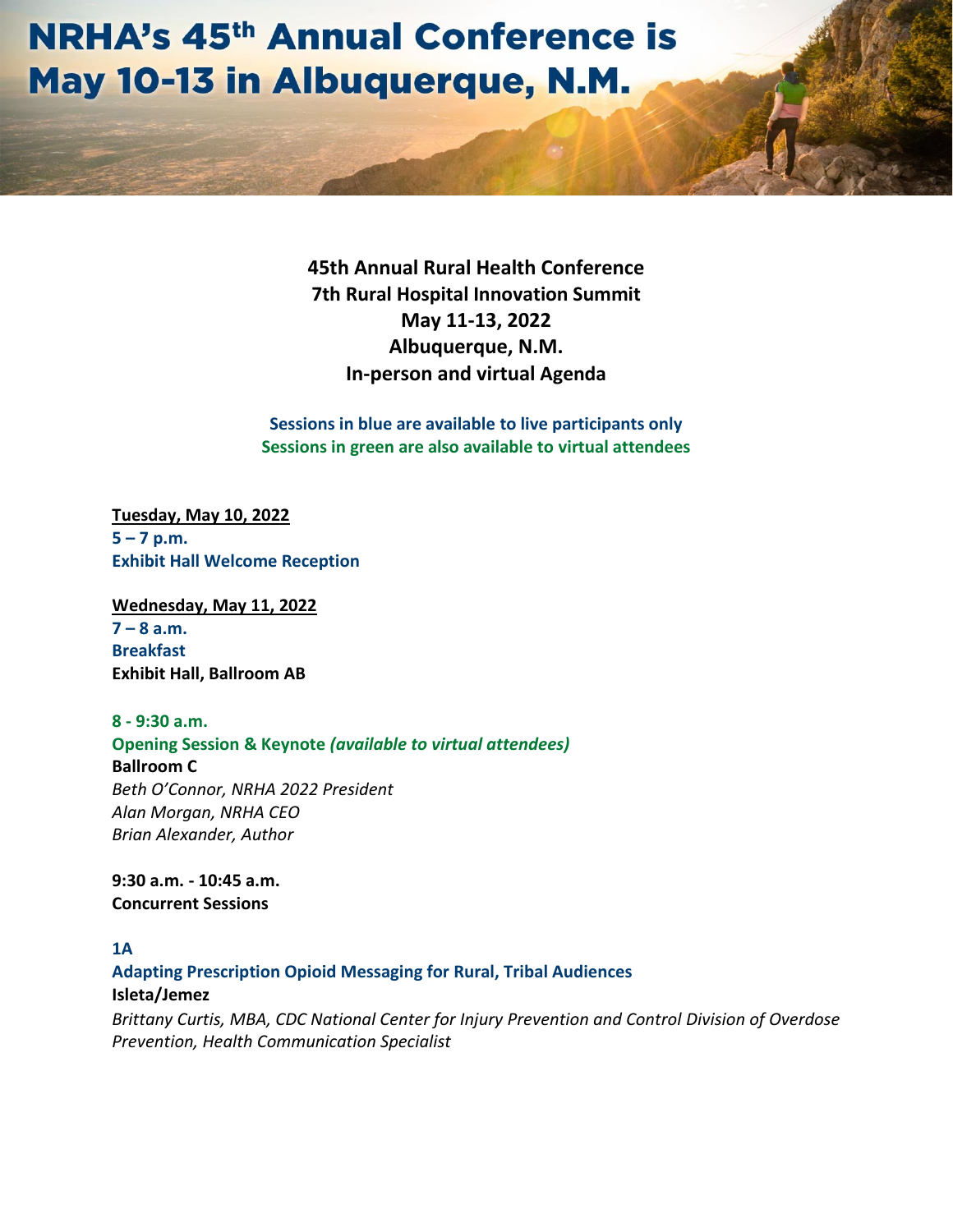The Centers for Disease Control and Prevention will share insights discovered through formative research and in-depth interviews related to cultural sensitivities and communication strategies for addressing opioid use disorder, misuse, addiction, and recovery with the American Indian/Alaska Native community.

#### **The Intersection of Rural Opioid Misuse and Trauma**

*Michael Meit, MA, MPH, East Tennessee State University Center for Rural Health Research Director of Research and Programs Megan Quinn, DrPH, East Tennessee State University College of Public Health Associate Professor*

Opioid misuse negatively impacts rural communities. Adverse childhood experiences increase risk for opioid-related harms, raising the potential for targeted strategies to mitigate both issues. This session will describe this relationship, including trends in opioid-related harms. Evidence-based strategies to promote resiliency and address trauma in rural communities will be discussed.

#### **1B**

#### **Modernizing the Rural Health Clinic Program Cochiti**

*John Gale, MS, University of Southern Maine Rural Health Research Center Senior Research Associate and Director of Policy Engagement* 

The Rural Health Clinic Program, established in 1977, pioneered new approaches to providing and paying for primary care. The program would benefit from updating to better serve rural communities. This session explores opportunities to modernize the RHC Program by building on its foundation of rural-relevant payment reform and team-based care.

#### **1C**

#### **Combatting Obesity and Chronic Disease in Rural America**

#### **Apache**

*Jennifer Conner, DrPH, MPH, MAP, Delta Population Health Institute Director of Research and New York Institute of Technology College of Osteopathic Medicine at Arkansas State University Associate Professor* 

*Jason Lofton, MD, Howard Memorial Hospital Family Practice Physician and Rural Community Obesity Advocate* 

*Carrie Thielen, MPH, RD, Presbyterian Healthcare Services Manager of Regional Community Health*

*Anna Huff-Davis, Arkansas Community Health Worker Association Chair* 

*Alva Ferdinand, PhD, MPH, Southwest Rural Health Research Center Director and Texas A&M School of Public Health Assistant Professor* 

*Mary-Katherine McNatt, DrPH, MPH, MCHES, CPH, COI, A.T. Still University College of Graduate Health Studies Department of Public Health Chair and Associate Professor*

*Josefina Mata, MS, MPH, MBA, Concilio Campesino de Sudoeste, Inc. Executive Director*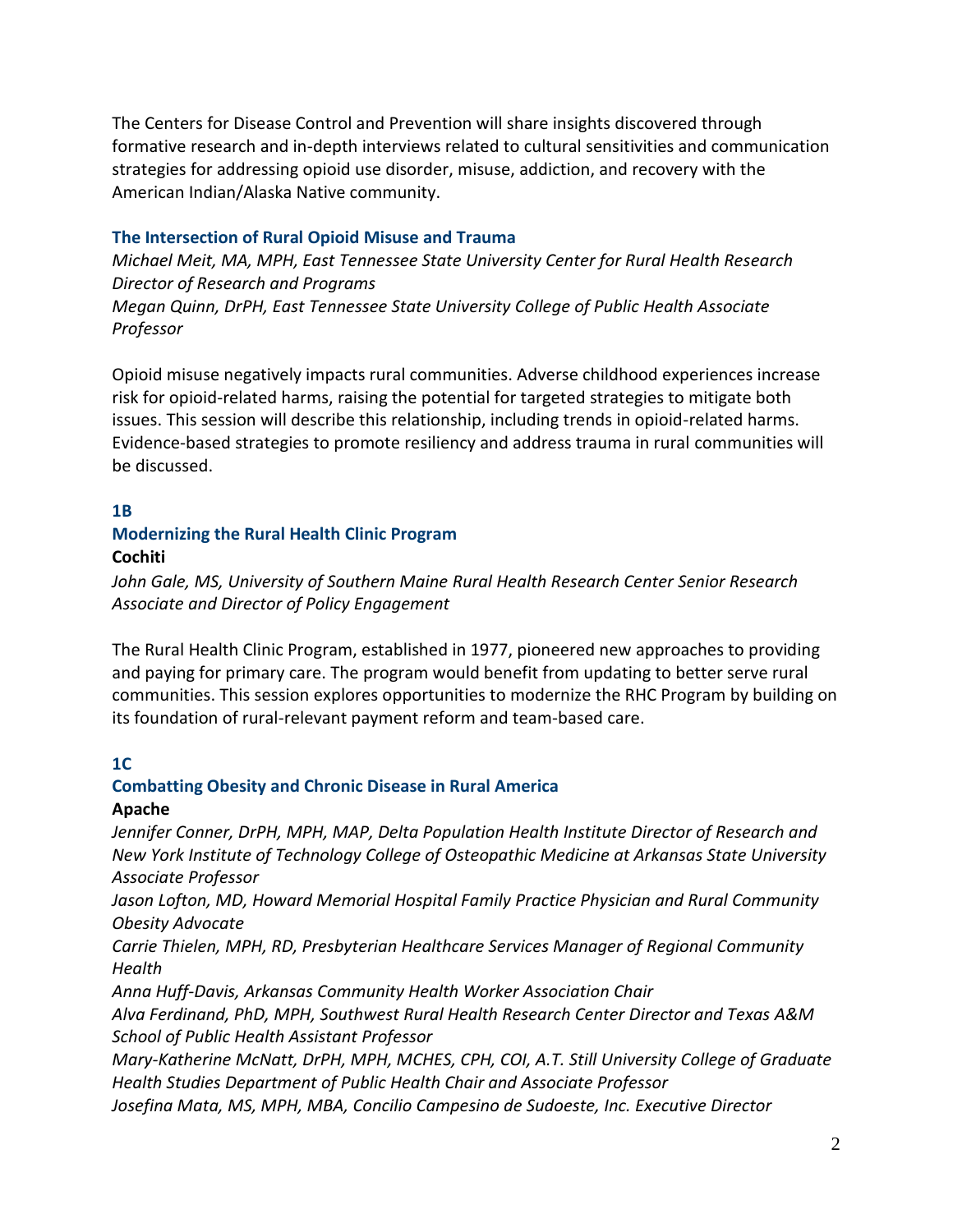Rural Americans face a unique combination of factors that create disparities in health care not found in urban areas. With rural residents at a greater risk of being obese, special attention must be directed towards mitigating the factors which contribute to obesity and associated comorbidities. This session intends to highlight the need to address obesity and chronic conditions in rural areas and address policy issues and solutions.

#### **1D**

#### **NRHA Fellows Explore Mental Health in Rural Areas** *(available to virtual attendees)* **Taos**

*Heather Whetsell, MBA MSHI, SIU Medicine Population Science & Policy Administrative Director Janessa Graves, PhD, MPH, Washington State University Associate Professor of Nursing Brenda Mack, DSW, MSW, LICSW, Bemidji State University Assistant Professor of Social Work/Director of Field Education/SOWK Club Advisor* 

Mental Health in rural areas is a crisis. The 2021 NRHA Rural Health Fellows mental health workgroup has explored challenges and barriers to mental health care in rural areas including access to care; workforce recruitment and retention; lack of broadband; and telepsychiatry. This session will explore their findings and recommendations.

#### **1E**

#### **Got Rural Docs? How Osteopathic Schools Do It Santo Domingo**

*Davis Patterson, PhD, University of Washington School of Medicine WWAMI Rural Health Research Center Research Associate Professor* 

*Russell Maier, MD, FAAFP, Pacific Northwest University College of Osteopathic Medicine Associate Dean for Graduate Medical Education*

*Dana Shaffer, DO, FACOFP dist., FA, University of Pikeville Kentucky College of Osteopathic Medicine Dean (retired)*

Osteopathic medical schools excel at producing rural physicians. Learn from leaders at Pacific Northwest University and University of Pikeville Kentucky Colleges of Osteopathic Medicine about successful strategies they use to recruit and educate medical students who will choose rural practice, based on data from the WWAMI Rural Health Research Center.

#### **1F**

#### **Contemporary Uranium Exposure in Navajo Nation/Southwestern States Navajo/Nambe**

*Johnnye Lewis, PhD, University of New Mexico College of Pharmacy Health Sciences Center Research Professor and Community Environmental Health Program Director Debra MacKenzie, PhD, University of New Mexico College of Pharmacy Health Sciences Center Assistant Professor*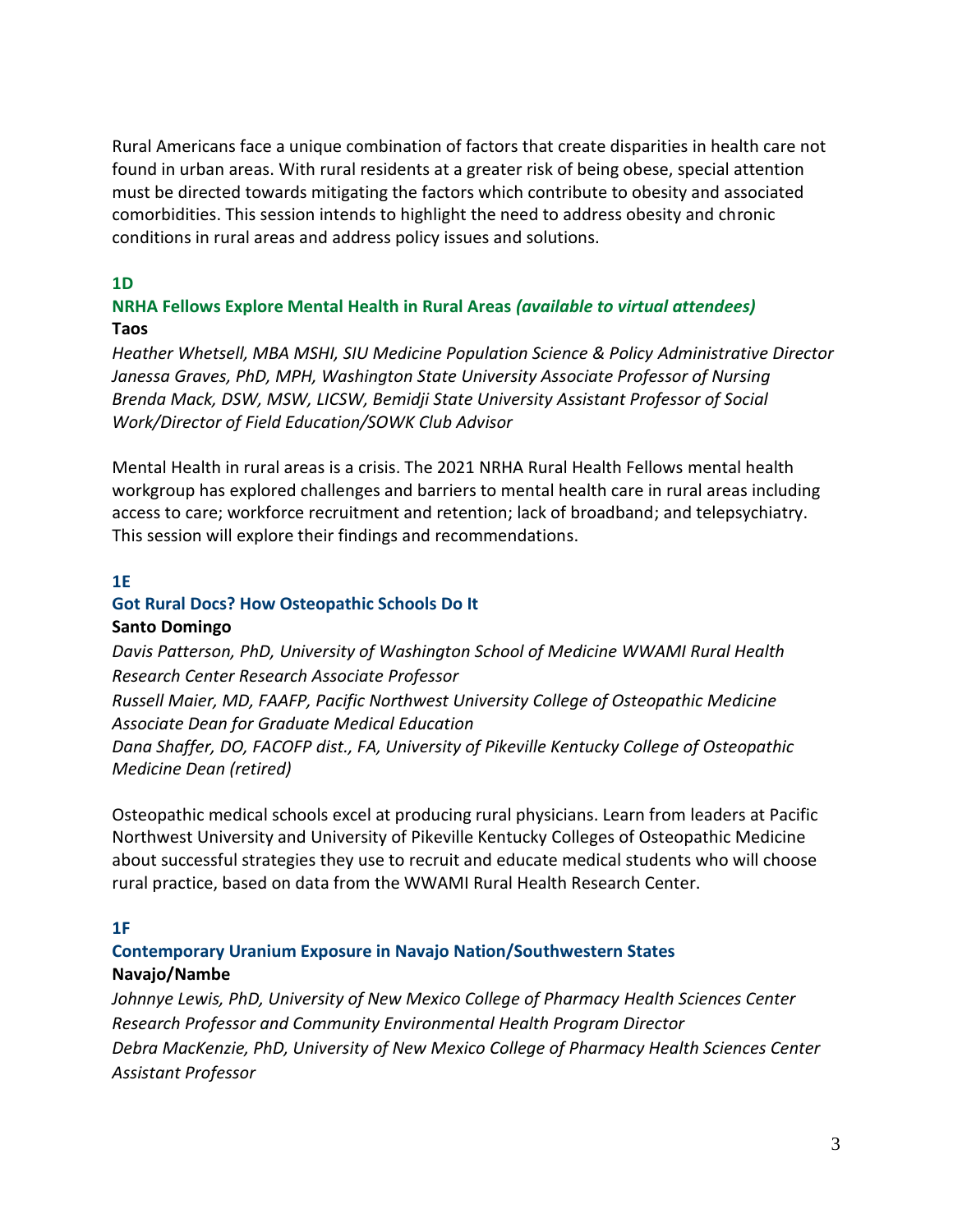*Denise Bartley, PhD, MSN, FNP-BC, Navajo Area Radiation Exposure Screening and Education Program (RESEP) Program Director* 

The Radiation Exposure Screening and Education Program (RESEP) and Radiation Exposure Compensation Act (RECA) have worked in tandem for two decades to serve individuals impacted by Cold War era nuclear weapons development. Now that RECA is planned to sunset in 2022, the persistent environmental health issue of contemporary uranium exposure in the southwestern US runs the risk of falling entirely into obscurity.

#### **RHIS – APM Track**

## **340B + ACOs = Improved Patient Outcomes** *(available to virtual attendees)* **Picuris/Sandia**

*Lynn Barr, MPH, Caravan Health Founder and Executive Chairwoman*

Safety net providers can thrive in accountable care, and now they can unlock more revenue potential and improve patient care. ACO participants have a view into their patients' care and prescription history. In this session, hear directly from rural health leaders about successes and best practices of succeeding with accountable care and 340B.

#### **RHIS -- Operations**

#### **How to Attract, Recruit, and Retain Great Employees**

#### **Santa Ana**

*Steve Anderson, PhD, Integrated Leadership Systems President Angelia Foster, Marshfield Medical Center Chief Administrative Officer*

Attracting and keeping talented employees is a critical activity of any successful health care organization. This session will discuss the components of creating a culture that empowers employees and attracts the best talent, as well as how to deal with employees that harm your culture of excellence.

#### **1G**

## **Contributed Research Papers – COVID-19**

**Laguna**

- **Addressing COVID-19 Concerns in Amish Country** *Melissa K. Thomas, PhD, MSA, MSPH, Ohio University Heritage College of Osteopathic Medicine Assistant Professor*
- **Rural COVID-19 Mortality Disparities, December 2020-January 2021** *Whitney Zahnd, PhD, University of Iowa Assistant Professor*
- **Community-engaged research promoting COVID-19 vaccination in Montana** *Alexandria Albers, MS, University of Montana Graduate Research Assistant*
- **Surveying rural healthcare workers for vaccine hesitancy concerns** *Daniel Tellez, University of Arizona College of Pharmacy Student and Mariposa Community Health Center Pharmacy Intern; Adrian Acuna, University of Arizona College of Pharmacy Student and Pima County Joint Technical Education District Skills Instructor; Jose Bustamante, University*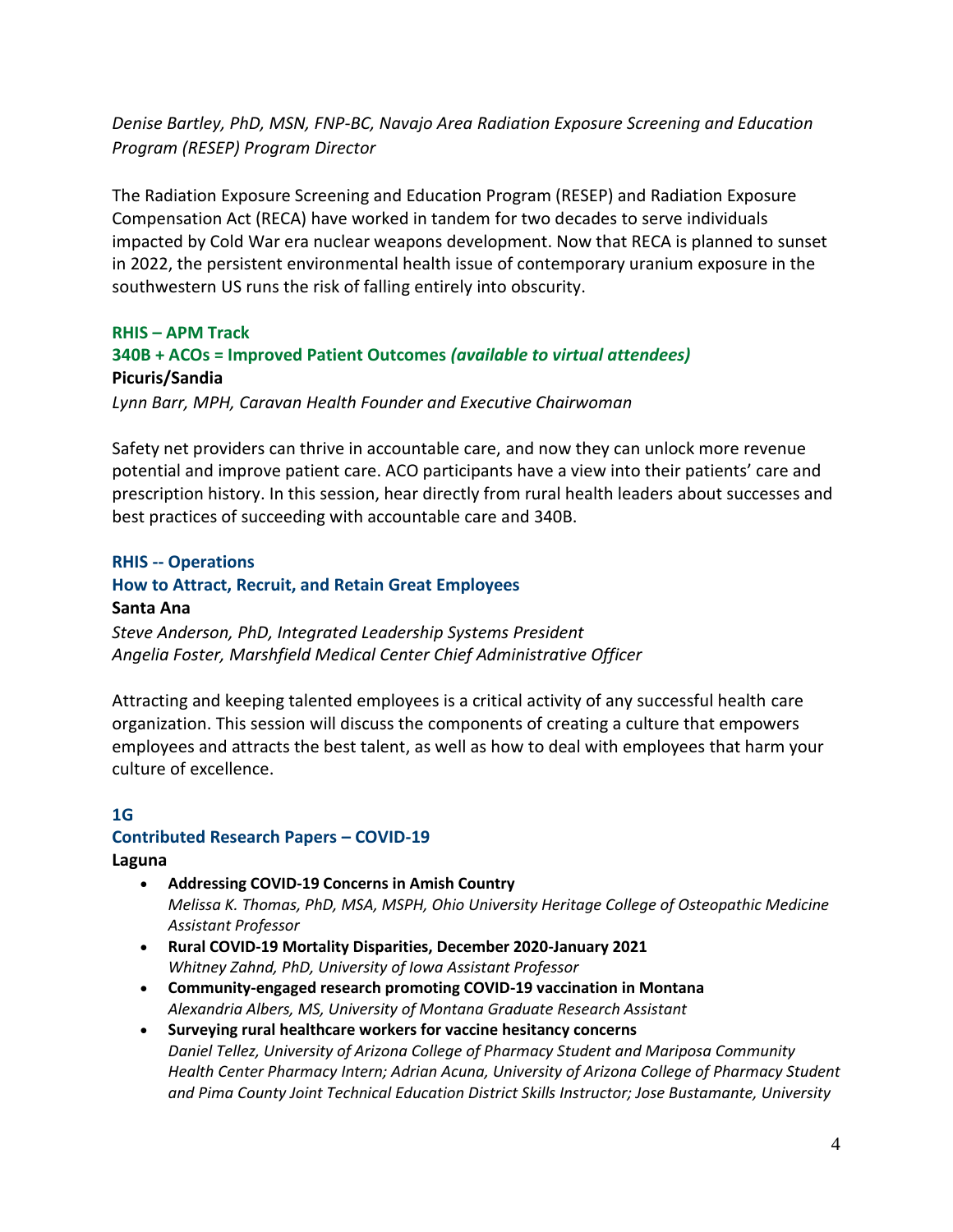*of Arizona College of Pharmacy Student; Elizabeth Hall-Lipsy, JD, MPH, University of Arizona College of Pharmacy Assistant Professor*

**10:45 – 11:00 a.m. Poster Session/Break La Sala Foyer**

#### **11:00 a.m. – 12:15 p.m. Plenary Session – HRSA Rural Health Update** *(available to virtual attendees)* **Ballroom C** *Tom Morris, Federal Office of Rural Health Policy Associate Administrator*

This session will provide updates regarding key federal activities that help improve access to quality health care in rural communities.

**12:15 p.m. – 2:30 p.m. Lunch Exhibit Hall, Ballroom AB**

#### **1:00 — 2:00 p.m.**

#### **Welcome to the Revolution: Reimagining Rural Health Marketing Ballroom C** *Mike Milligan, Legato Healthcare Marketing President Amy Yaeger, Legato Healthcare Marketing Vice President Strategic Services*

A new era of rural healthcare marketing is here, and your organization needs to make use of these tools now – or be left behind. This presentation will focus on the evolution of digital advertising, including streaming, PPC, SEM, email campaigns, social media, websites, blogs, reputation management, patient reviews and EHR communication – all of which allow rural healthcare leaders to build relationships with their current and future patients. Legato Healthcare Marketing's President Mike Milligan and Vice President of Strategic Services Amy Yaeger will discuss how to transform your organization's marketing plan to meet today's consumers on their terms – while also maximizing your return. After attending this session, instead of saying, "I didn't know we could do that!" your team will be able to say, "We've got this!"

#### **1:30 – 5:00 p.m.**

#### **Student Track Session/Student Constituency Group Meeting Zuni**

Join other students for an interactive rural ethics session and the student constituency meeting.

#### **2:30 – 3:45 p.m.**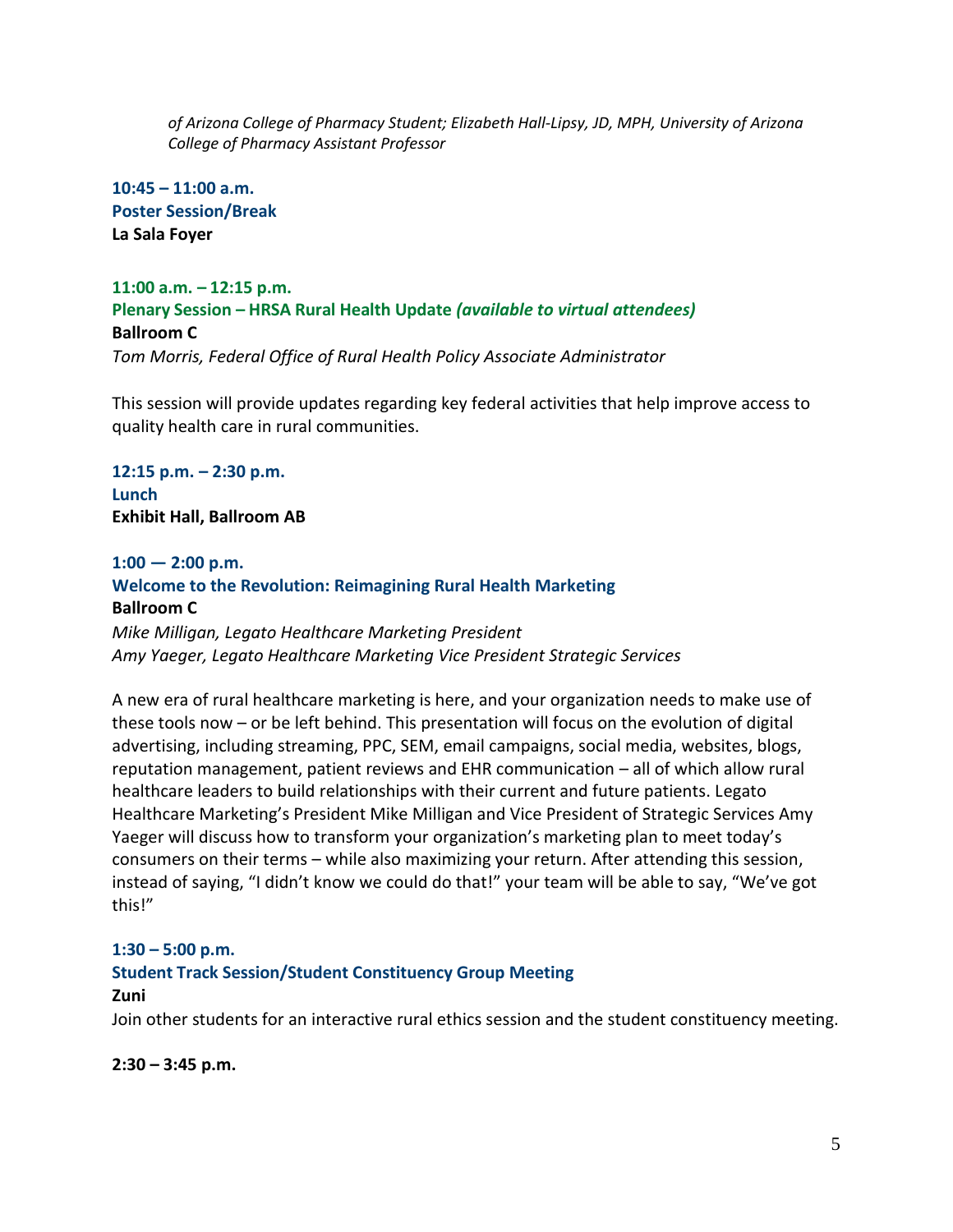#### **Concurrent Sessions**

#### **2A**

#### **The Intersection of Oral and Behavioral Health – Can We Meet in the Middle? Isleta/Jemez**

*Laura McKeane, EFDA, AllCare Health Director of Oral Health Integration Kelli Beaumont, EPDH, Capitol Dental Care Dental Hygienist*

Can oral and behavioral health come together to meet people where they are? In rural Southern Oregon, access to both is challenging. So, this organization decided to tackle it head on and integrate oral health in a behavioral/physical health setting. This session will look at the successes as well as lessons learned.

#### **2B**

#### **Geographic and Ethnic disparities among U.S. border residents Cochiti**

*Janice C. Probst, PhD, University of South Carolina Arnold School of Public Health Distinguished Professor Emerita hjhjkjhjhkjk*

*Elizabeth Crouch, PhD, University of South Carolina Arnold School of Public Health Assistant Professor and Rural and Minority Health Research Center Deputy Director Mary-Katherine McNatt, DrPH, MPH, MCHES, CPH, COI, A.T. Still University College of Graduate Health Studies Department of Public Health Chair and Associate Professor*

This session will present findings from the 2021 Rural Border Health Chartbook, which presents a variety of health indicators and social determinants of health that have previously been identified as disparities warranting programmatic and policy interventions. Our findings will be useful for educating public health officials, policymakers, and other organizations.

#### **2C**

## **Capital Planning: Rural Foundations to Financing**

#### **Apache**

*Jonathan Chapman, MBA, Capital Link Chief Project Officer Jennifer Williams, FQHC Resource Alternative CEO Katie Parnell, CommuniHealth Services CEO*

This presentation will examine the capital expansion planning process, highlighting rural projects and their firsthand experiences and challenges. The presentation will also review various capital project financing options available to health centers including conventional bank and USDA loans as well as sources such as new markets tax credits.

#### **2D**

**Spreading Knowledge, Not COVID: Rural NC Latino/Hispanic Ambassadors Navajo/Nambe**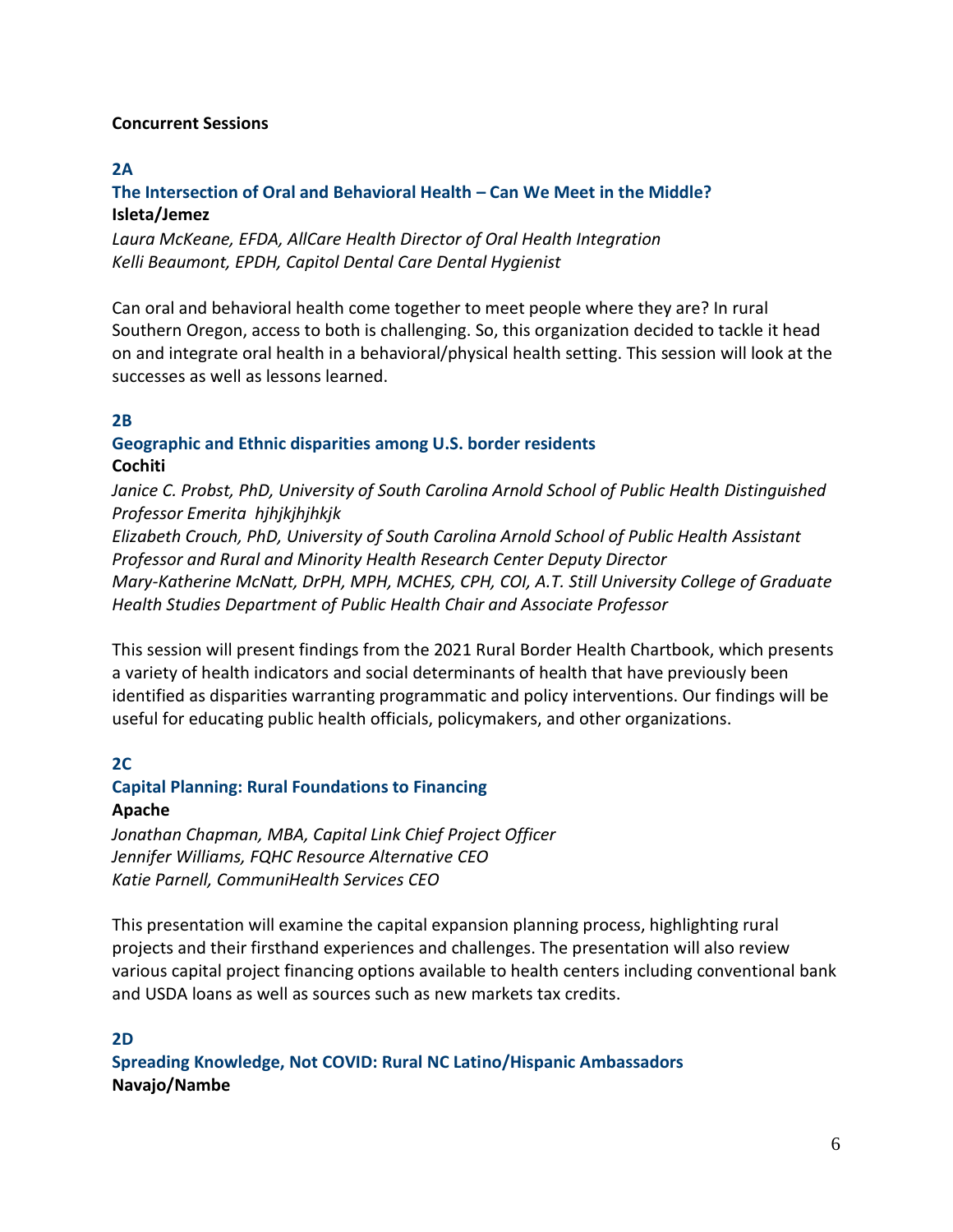*Hannah Robinson, MPH, Partners Aligned Toward Health Healthy Lifestyles Program Manager Schell McCall, Partners Aligned Toward Health Executive Director Sarah Thach, MPH, UNC Gillings School of Global Public Health Assistant Professor and Master of Public Health Program in Asheville Assistant Director LaCosta Tipton, MPH, BSN, RN, Mountain Community Health Partnership Director of Operations Amber Dillinger, MHA, Mountain Community Health Partnership Outreach Manager Molly Martinez, BS, Community Ambassador Real Equality (CARE) Community Ambassador* 

In the fall of 2020, 12 bilingual rural North Carolina Latinx residents were recruited to create and share culturally responsive and relevant COVID-19 messaging, using the evidence-based Boot Camp Translation model adapted for the rapidly evolving pandemic. Participants disseminated messages and reported changed beliefs and are now addressing new community health concerns.

#### **2E**

#### **Living Rurally with Long-Term Conditions Through COVID-19 Santo Domingo**

*Sarah-Anne Munoz, PhD, University of the Highlands and Islands Professor Whitney Zahnd, PhD, University of Iowa Assistant Professor Steve Bain, DMin, Texas A&M University-Kingsville Professor and Dean* 

This session brings evidence from the USA and the UK on the experience of living rurally with a long-term condition (physical or mental) during COVID-19. Presenters will discuss the impact of the pandemic on rural residents with a long-term condition and their family and careers, as well as consider how support could be strengthened.

#### **2F**

## **FORHP Medicare Policy Update** *(available to virtual attendees)*

#### **Picuris/Sandia**

*Kerri Cornejo, MPH, Health Resources and Services Administration Federal Office of Rural Health Policy Policy Coordinator* 

*Darci L. Graves, MPP, MA, MA, Centers for Medicare and Medicaid Services Office of Minority Health Program Alignment and Partner Engagement Group Acting Technical Advisor and Centers for Medicare and Medicaid Services Rural Health Council Co-chair Emily Cook, JD, MSPH, McDermott Will & Emery, LLP Partner*

This session will provide participants with an overview of recent Medicare policies and regulations that affect rural clinicians and health care facilities including changes related to services, billing, and quality reporting. Participants will learn about recent legislative changes affecting rural health care and CMS's recent or upcoming proposed policy changes. Participants will also hear about policy and research activities and resources from the Federal Office of Rural Health Policy.

#### **RHIS – APM Track**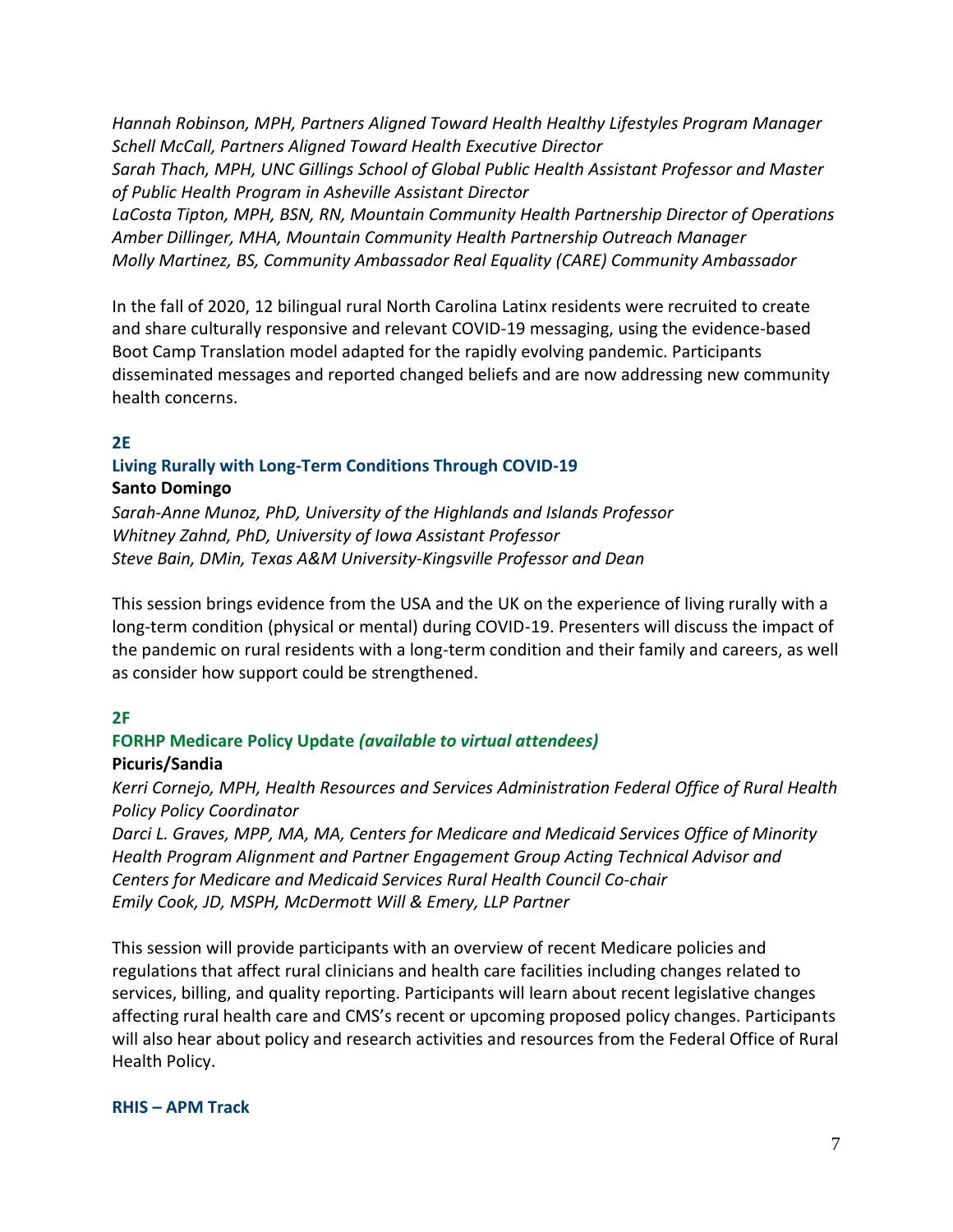#### **Community Engagement and Planning for Rural Health Systems**

#### **Santa Ana**

*John Gale, MS, University of Southern Maine Rural Health Research Center Senior Research Associate and Director of Policy Engagement*

Rural hospital closures are driven, in part, by comparatively low utilization of local services. To remain viable, rural systems of care must have the active support of their communities. This session explores a framework to conduct community health planning and engagement to build robust, sustainable systems of rural health services.

#### **RHIS -- Operations**

#### **Swing Bed Quality Certification, One Year Later** *(available to virtual attendees)* **Taos**

*Kate Hill, RN, The Compliance Team, Inc, VP Clinic Division Leslie Marsh, Lexington Regional Medical Center CEO Jonathan Pantenburg, MHA, Stroudwater Associates Principal Brittany Hueftle, BSN-RN, Lexington Regional Health Center Director of Transitional Services and Patient Care Coordinator* 

This lecture will highlight the benefits of achieving swing bed quality certification. Listen to an experienced CEO tell the swing bed quality story and the benefits to the hospital, along with the steps to take to achieve this distinction.

#### **2G**

#### **Contributed Research Papers – Rural Maternal Health**

**Laguna**

- **A Retrospective Exploration of Rural Maternal-Infant Disparities**  *Melissa White, DrPH(c), MPH, MS, East Tennessee State University Graduate Research Assistant*
- **Racial inequities in postpartum health insurance among rural and urban US residents** *Julia Interrante, MPH, University of Minnesota Rural Health Research Center Doctoral Student*
- **Structured Training for the Rural EnhancemenT of Community Health in Obstetrics: STRETCH-OB**

*Karen Liao, MD, University of Illinois College of Medicine Rockford Family Medicine Physician, Clinical Assistant Professor, and Associate Program Director* 

**3:45 – 4:00 p.m Poster Session/Break La Sala Foyer** 

**4:00 – 5:15 p.m. Concurrent Sessions**

**3A The Rural American Cancer Experience**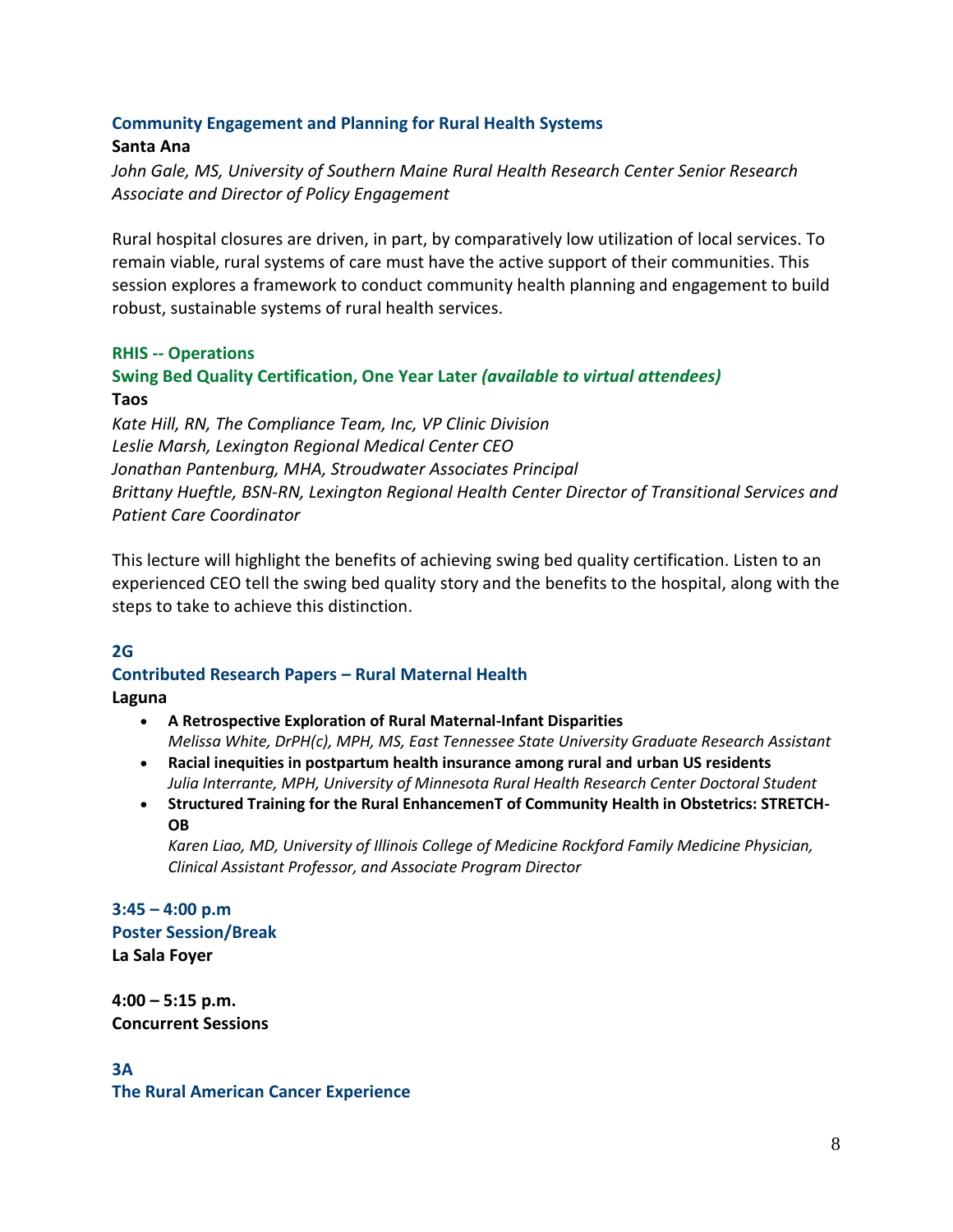#### **Isleta/Jimez**

*Wade Swenson, MD, MPH, Lake Region Healthcare Medical Director Emily Westergard, BA, DO, Gundersen Health System Hematology and Oncology Fellow, PGY-4*

This session summarizes the collective experiences and unique needs of rural American cancer patients described in recent medical literature and incorporates the experience of a rural cancer center. The summary focuses on interventions and opportunities to improve rural cancer care delivery.

#### **3B**

#### **Preparing RHCs and FQHCs for Value-Based Care** *(available to virtual attendees)* **Picuris/Sandia**

*John Gale, MS, University of Southern Maine Rural Health Research Center Senior Research Associate and Director of Policy Engagement*

Growth in value-based care requires rural health clinics to adapt to payment programs that emphasize primary care, preventive services, care coordination, disease management, population health, information sharing, and quality reporting. This session describes tools and care models to prepare RHCs for changes in the evolving rural health care marketplace.

#### **3C**

## **Understanding and Assessing Rural Recovery Ecosystems**

#### **Apache**

*Michael Meit, East Tennessee State University Center for Rural Health Research Director of Research and Programs Robert Pack, PhD, East Tennessee State University College of Public Health Professor & Associate Dean Ernie Fletcher, MD, Fletcher Group Co-Founder and Chief Medical Officer Andrew Howard, Fletcher Group Director of Policy*

Recovery ecosystems provide an environment where individuals can access substance use treatment and recovery support services such as housing and second chance employment. This session will highlight factors present in strong rural recovery ecosystems, recovery ecosystem supports implemented in eastern Kentucky, and initial development of a rural recovery ecosystem index.

#### **3D**

#### **Community Engagement Developing Recovery Housing in Rural Communities Cochiti**

*Janice Fulkerson, Fletcher Group Rural Center of Excellence COO Nate Conklin, Fletcher Group Rural Center of Excellence Outreach & Engagement Specialist Angie Gribble, BS, MHS, St. Luke's Health System Senior Director of Community Health*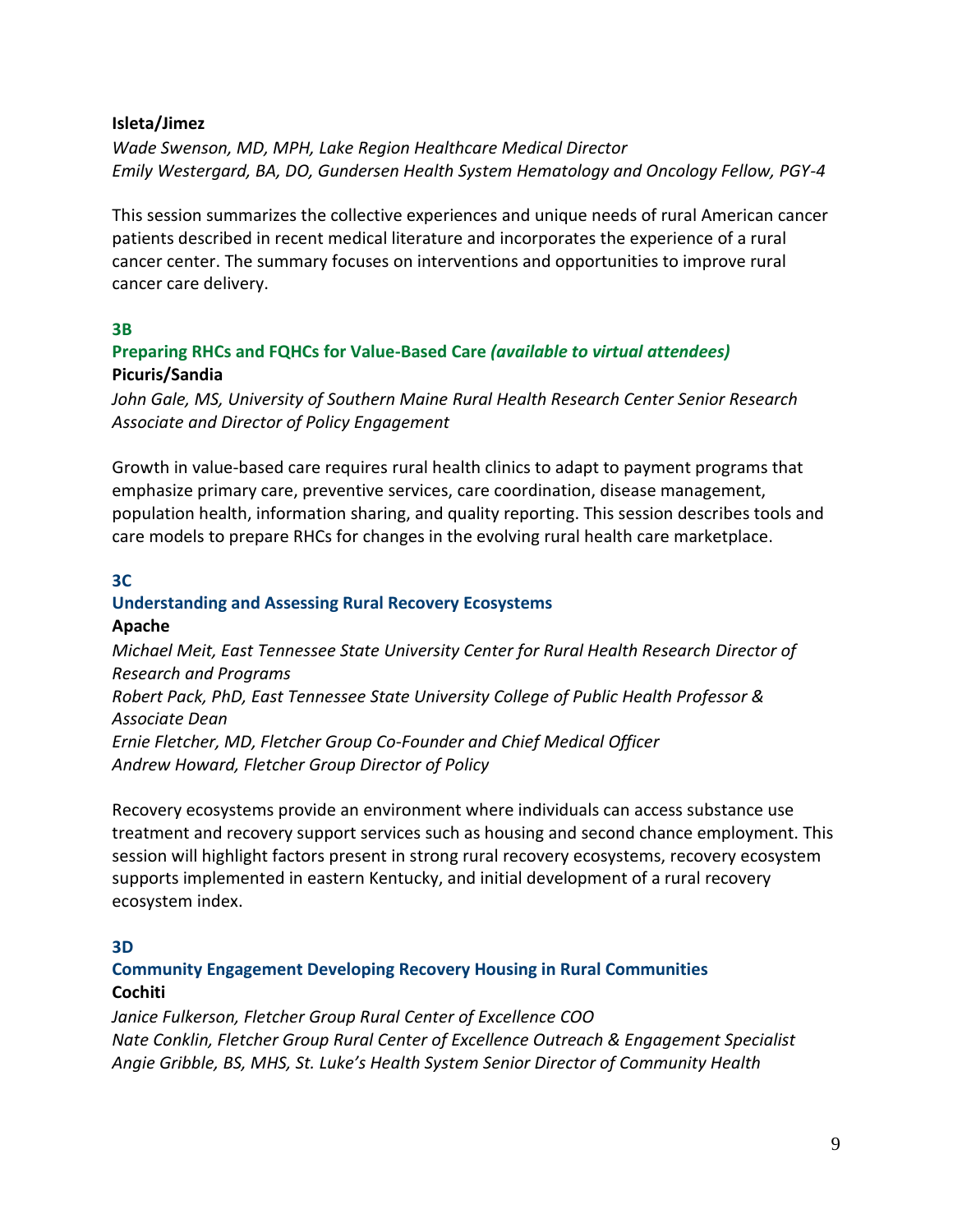Recovery housing provides services to individuals with substance use disorder who also experience homelessness, criminal justice involvement, and high health care utilization. Rural community health, human services, corrections, and other stakeholders are crucial to establish recovery housing in rural communities. This case study presents a collaboration for a rural community.

#### **Rural Housing Solutions**

*Kay Miller Temple, MD, Rural Health Information Hub Web Writer Jana Reese, Rural Health Information Hub Funding Resources Specialist Shonterria Charleston, Housing Assistance Council Training and Technical Assistance Director Amanda Reddy, National Center for Healthy Housing Executive Director*

Specifically connected to certain medical conditions, intuitively associated with population health and well-being, and indelibly linked to a rural community's economics and health care delivery, housing is an important social determinant of health. This panel will describe housing needs and highlight a range of rural funding options to meet housing needs.

#### **3E**

#### **Development of a Statewide, AHEC-Administered Pre-med Prep Project Santo Domingo**

*David Gross, Northeast Kentucky Area Health Education Center Director Catherine Malin, South Central Kentucky Area Health Education Center Director Brenda Fitzpatrick, Northwest Kentucky Area Health Education Center Director*

Rural Kentucky has a longstanding shortage of physicians. In response, the Northeast Kentucky Area Health Education Center developed a pre-medicine preparatory program that has been replicated in seven other regional centers. This session will explain the development of this project, from securing state funding to cross-center collaboration to data tracking.

#### **3F**

#### **Rural Emergency Hospitals 101: What You Should Know Navajo/Nambe**

*Emily Jane Cook, JD, MSPH, McDermott Will & Emery, LLP Partner Margaret Greenwood-Ericksen, MD, MSc, University of New Mexico Professor of Emergency Medicine* 

*George H Pink, PhD, North Carolina Rural Health Research Program Deputy Director Pat Schou, MS, FACHE, Illinois Critical Access Hospital Network Executive Director Sarah Young, MPH, Federal Office of Rural Health Policy Policy Research Division Deputy Director*

The Consolidated Appropriations Act of 2021 (P.L. 116-260) established a new provider type, the Rural Emergency Hospital (REH), to allow certain small rural hospitals to transition to REH designation to provide necessary emergency and outpatient health care services as an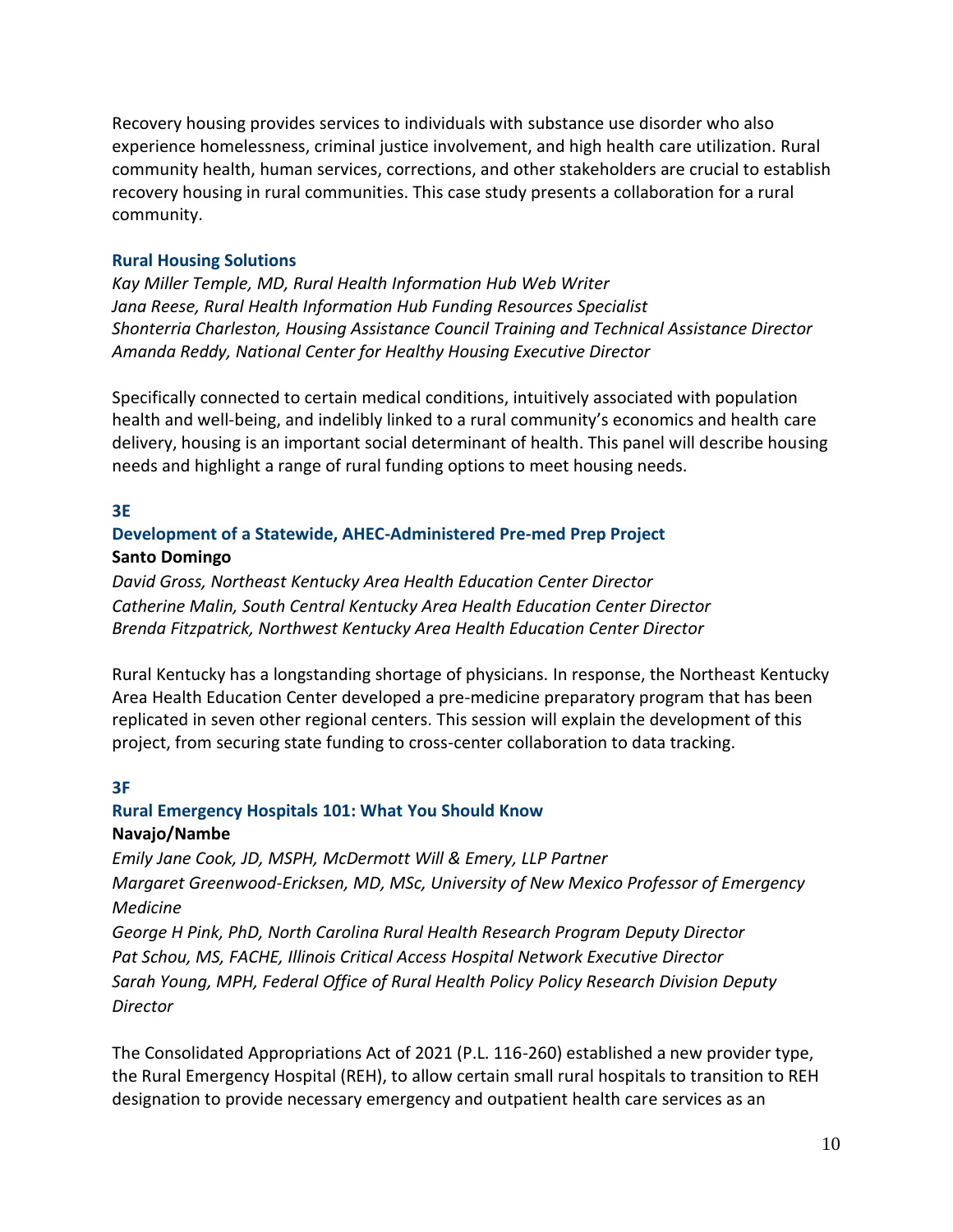alternative to a hospital closure. The first date for a hospital to transition to an REH is January 1, 2023. This is a major milestone since there has not been a new, permanent rural provider type established in statute since the creation of the Critical Access Hospital designation in 1997. This session will cover perspectives from rural legal and policy experts, rural health researchers, and rural health stakeholders on the National Advisory Committee for Rural Health and Human Services. Session attendees will learn about the law creating REHs, the rulemaking process and considerations for designing the REH program, how rural stakeholders can prepare for the change, and potential impacts of this new provider type on the rural health care landscape.

#### **RHIS – APM Track**

#### **Paving a Path for the Future in 340B** *(available to virtual attendees)* **Taos**

*Lisa Scholz, PharmD, MBA, FACHE, Sentry Data Systems Head of Industry Relations*

In 2020, we will forever remember the pandemic. Another storm was brewing related to 340B. In July 2020, the first manufacturer announced they would stop selling 340B drugs to covered entities' contract pharmacies. The question on everyone's mind: "What will be the best strategy and path forward?"

## **RHIS -- Operations**

**Santa Ana**

#### **3G Contributed Research Papers – Substance Abuse Laguna**

- **Community Perspectives on Opioid Misuse in Rural America**  *Carlin Rafie, PhD, MS, RD, Virginia Tech/Virginia Cooperative Extension Assistant Professor*
- **SBIRT Diffusion in Rural vs. Urban Healthcare Settings** *Angela Hagaman, DrPH, MA, NCC, ETSU NORC Rural Health Equity Research Center (RHERC) Research Operations Director*
- **Rural WV Responds to Opioid Injection Epidemics** *Drema Hill, PhD, MSP, WV School of Osteopathic Medicine Vice President for Community Engagement and Development*
- **Sexual Health EBI Impact on Substance Use Among Native Youth**  *Lauren Tingey, PhD, MPH, MSW, Johns Hopkins Center for American Indian Health Associate Director; Laura Pinal, Johns Hopkins Center for American Indian Health Research Assistant*

#### **Thursday, May 12, 2022**

#### **8- 9 a.m.**

**Constituency Group Meetings and Continental Breakfast**

Public Health Status/Clinical CG Meeting **Isleta/Jemez**

FQHC CG Meeting **Santa Ana**

Research & Education/Journal of Rural Health **Santo Domingo**

Frontier/RHC **Laguna**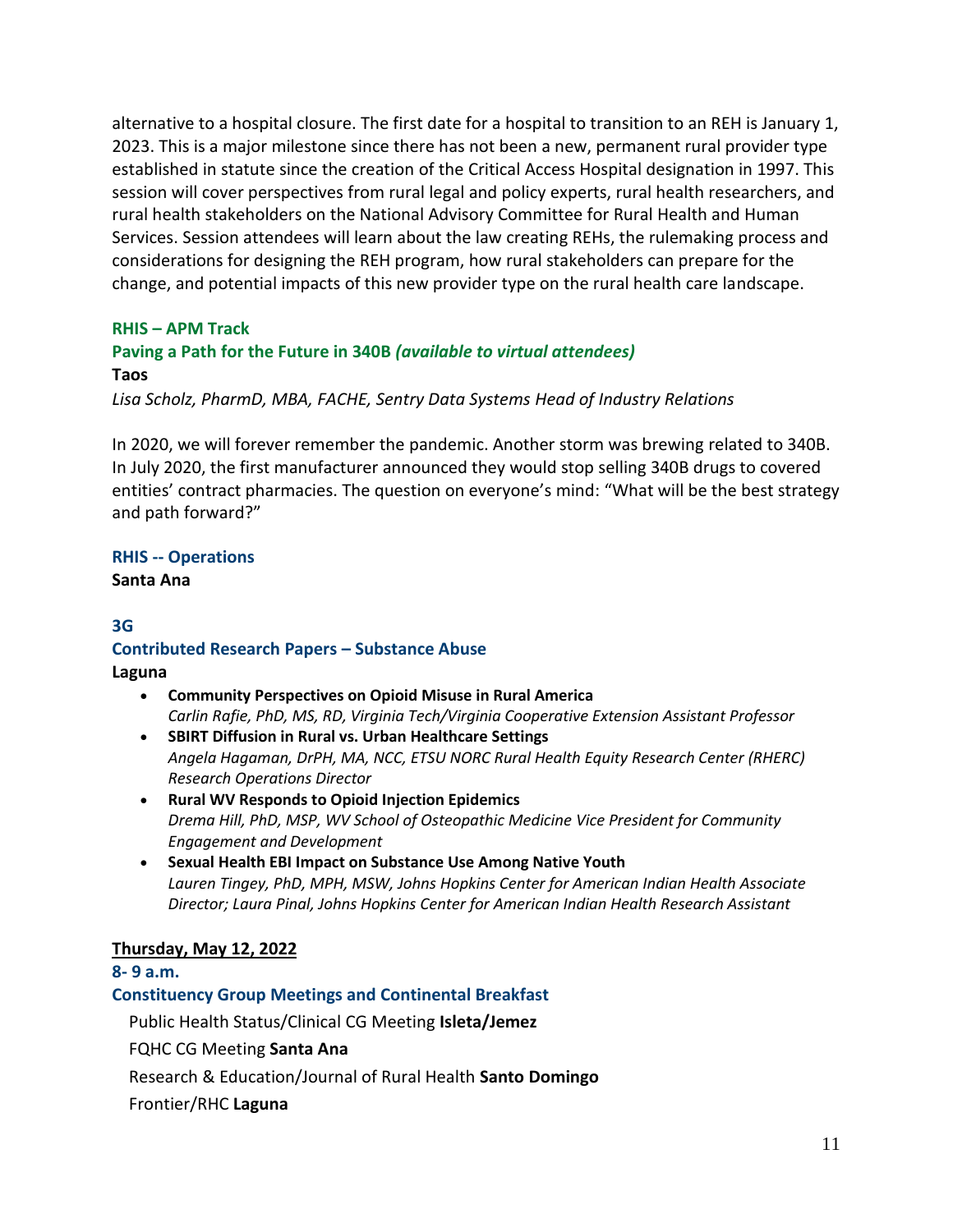State Association Council **Apache** Statewide Health Resources/NOSORH **Cochiti** Hospital **Taos**

**9:00 – 10:15 a.m. Concurrent Sessions** 

#### **4A**

**TBA**

## **4B**

#### **How Telemedicine Answers the Call in Rural Health Care Navajo/Nambe**

*Kelly Rhone, MD, FACEP, Avel eCare Medical Director of Outreach and Innovation Mandy Bell, MHA, Avel eCare Vice President of Product Innovation*

The COVID-19 pandemic caused a rapid adoption of telemedicine. Layering telemedicine into current processes allowed a weary workforce to provide care during the surge. How can telemedicine remain a critical part of health care delivery as we learn to live in a world where pandemics may be more common?

#### **4C**

## **Rural Libraries as Innovative Partners in Increasing Access to Health Care**

#### **Apache**

*Megan Weis, DrPH, MCHES, SC Center for Rural and Primary Healthcare Director of Community Engagement*

*Alanti McGill, MPH, SC Center for Rural and Primary Healthcare Program Manager*

The South Carolina Center for Rural and Primary Healthcare's Rural Libraries and Health Innovations Program supports library systems as community health hubs. This presentation provides an overview of the program and learning collaborative and highlights different models, strategies, successes, and lessons learned.

#### **4D**

## **Together With Veterans for Rural Veterans Suicide Prevention**

#### **Santo Domingo**

*Leah Wendleton, MPH, MSW, Rocky Mountain MIRECC for Suicide Prevention Health Science Specialist Jason Alves, MPA, Western Interstate Commission for Higher Education Director of Veterans Initiatives Sarah Jordan, MA, Western Interstate Commission for Higher Education Program Manager for Together with Veterans Rachel Johnson, PhD, LCSW, University of Colorado College of Nursing Assistant Professor*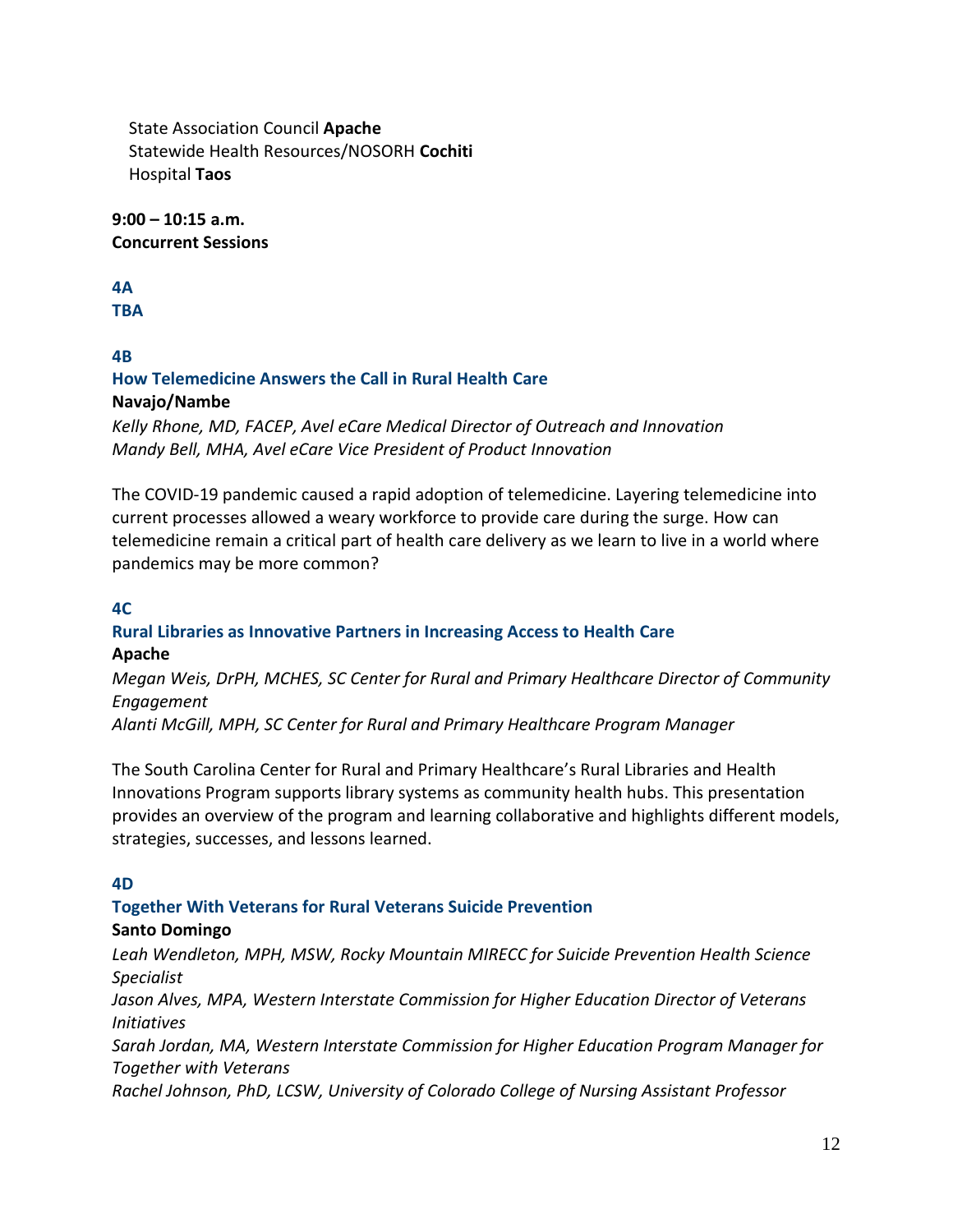#### *Nathaniel Mohatt, PhD, Rocky Mountain MIRECC for Suicide Prevention Community Psychologist*

The Together With Veterans (TWV) is a community-based suicide prevention program for rural veterans. TWV involved partnering with rural veterans and community partners to implement public health strategies. This session will provide an overview of the program, lessons learned from implementing in more than thirty communities, and future program directions.

#### **4E**

**Nurse Practitioner Residencies and Fellowships Promote Rural Practice** *(available to virtual attendees)*

#### **Taos**

*Louise Kaplan, PhD, ARNP, FAAN, Washington State University Associate Professor Mykell Barnacle, DNP, FNP-BC, North Dakota State University NP Residency Program Director Johanna Stiesmeyer, DNP, MS, RN, NPD-BC, Presbyterian Healthcare Services System Director of Clinical Education and Professional Development and HRSA Advanced Nursing Education Nurse Practitioner Residency Principle Investigator* 

*Gregory Rys, DNP, Bassett Health Care Network Director of the Bassett Health Care Family Nurse Practitioner Rural Residency Program*

Rural postgraduate nurse practitioner (NP) residencies and fellowships support recruitment and retention of NPs to rural primary care practice. This expert panel will review results of a study on rural NP program models and factors that influence their success, followed by discussion with attendees about how to expand programs further.

#### **Grow Your Own APRNs and Keep Them Forever** *(available to virtual attendees)*

*Callie Anne Bittner, MS, RN, Colorado Center for Nursing Excellence Project Director Ingrid Johnson, DNP, MPP, RN, Colorado Center for Nursing Excellence President and CEO*

Building on several years of successful "grow your own" recruitment and retention strategies, this program was developed with grant funding to support nurse practitioners in Colorado to return to school and obtain a post-graduate psychiatric nurse practitioner certificate in rural provider shortage areas, increasing access by up to 25 percent.

#### **4F**

## **COVID-19 Health Equity Grants – the Role of State Offices of Rural Health**

#### **Santa Ana**

*Michael Meit, East Tennessee State University Center for Rural Health Research Director of Research and Programs Lisa Davis, Pennsylvania Office of Rural Health Director Robert Duehmig, Oregon Office of Rural Health Interim Director*

*Kirby Lecy, Massachusetts Office of Rural Health Rural Health Project Coordinator*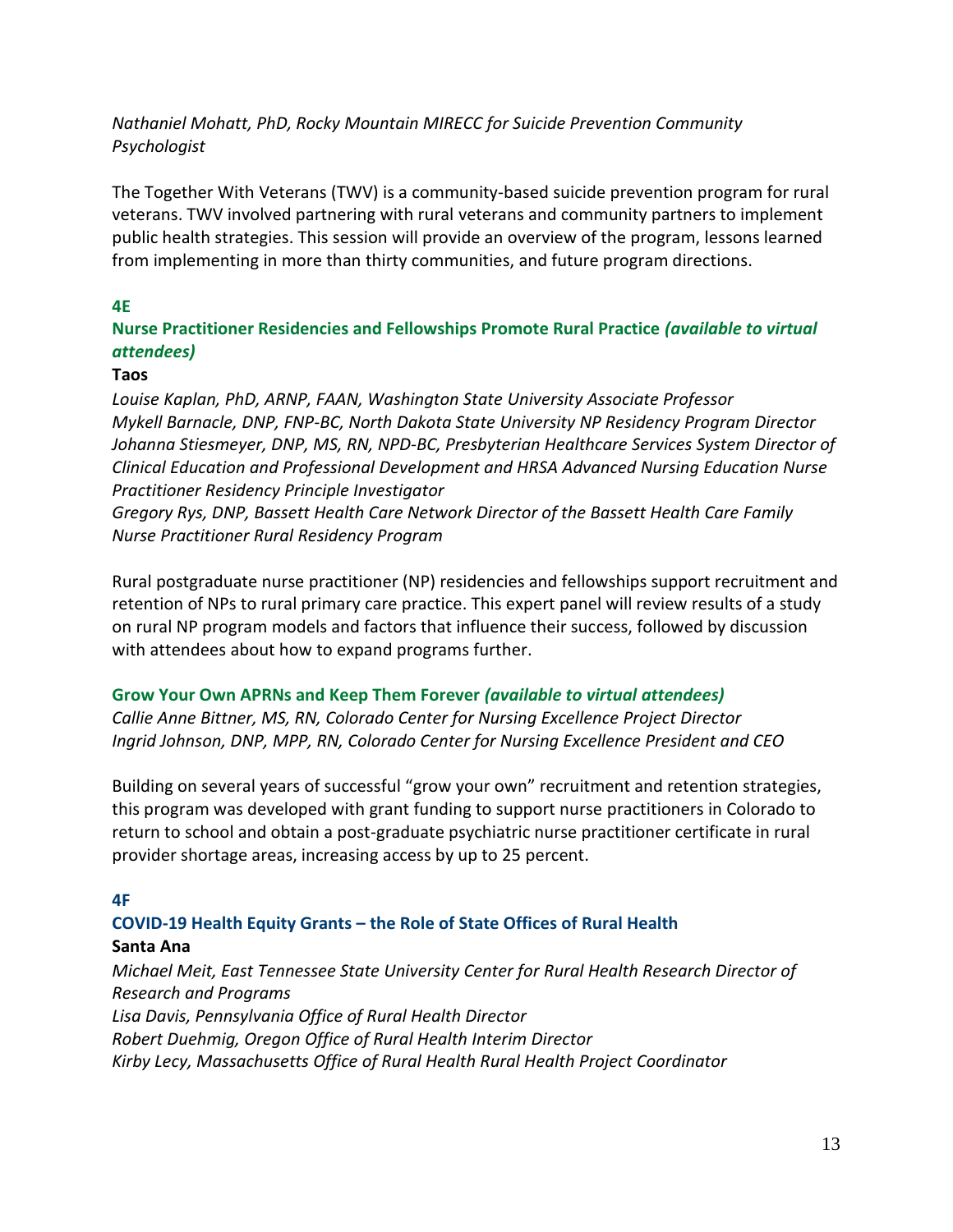This session will explain how different State Offices of Rural Health are leveraging rural carveout funding from federal grants to address health disparities that arose during the COVID-19 pandemic.

#### **RHIS – APM Track**

#### **Small Rural Hospital Blueprint for Performance Excellence and Value** *(available to virtual attendees)*

#### **Picuris/Sandia**

*Terry Hill, MPA, National Rural Health Resource Center Senior Advisor for Rural Health Leadership and Policy*

*Peggy Wheeler, MPH, California Hospital Association Vice President of the Rural Healthcare Center*

*Maggie Sauer, North Carolina Department of Health and Human Services Office of Rural Health Director* 

The Blueprint for Performance Excellence and Value identifies the most important critical success factors for small rural hospitals to achieve excellence. A summit with rural hospital leaders supported by the Federal Office of Rural Health Policy updated the Blueprint and confirmed the Blueprint offering examples, along with lessons learned and opportunities.

#### **RHIS – Operations**

#### **Leveraging Partnerships to Score A WINN for Rural Cochiti**

*Nicole Weathers, MSN, RN, Iowa Online Nurse Residency Program Program Manager Tondeleyo Gonzalez, Colorado Center for Nursing Excellence Assistant Project Director*

Increases in retirement and nurses transitioning away from the bedside left vacancies that academic institutions push to fill with new graduates. Eligible candidates prioritize ongoing training and mentorship, challenging rural organizations where nurse residencies are scarce. Leveraging partnerships allowed for development of the Workforce Innovation Nursing Network serving rural facilities.

#### **4G**

#### **Contributed Research Papers – Rural vs Urban Trends Laguna**

- **Addressing Geographic Disparities in the Provision of Ambulance Services**  *Yvonne Jonk, PhD, University of Southern Maine Associate Research Professor*
- **Maternal Morbidity Risk across Rurality, Race, and Medicaid**  *Julia Interrante, MPH, University of Minnesota Rural Health Research Center Doctoral Student*
- **Evaluation of Rural Inclusion in State Plans on Aging**  *Carrie Henning-Smith, PhD, MPH, MSW, University of Minnesota School of Public Health Associate Professor*
- **Rural-Urban Disparities in Inpatient Psychiatric Care Quality**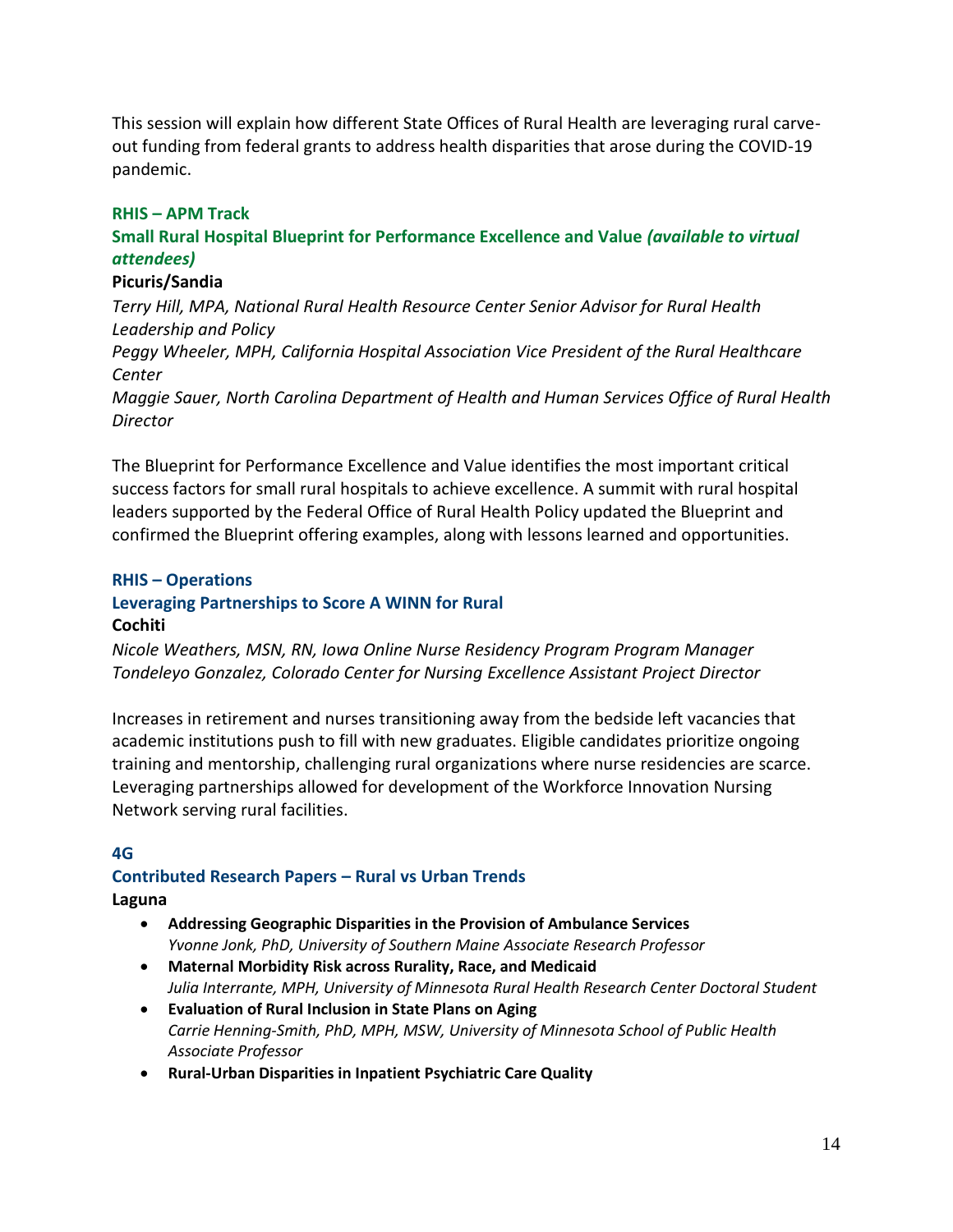*Peiyin Hung, PhD, MSPH, University of South Carolina Rural and Minority Health Research Center Assistant Professor*

**10:15 – 10:45 a.m. Poster Session/Break La Sala Foyer** 

**10:45 a.m. – 12:00 p.m. Concurrent Sessions** 

#### **5A**

#### **HISP Programs Reduce Cardiovascular Disease Risk in Rural Isleta/Jemez**

*Katherine Lloyd, MPH, Federal Office of Rural Health Policy Public Health Analyst Manorama Khare, PhD, MS, University of Illinois College of Medicine Rockford Research Associate Professor Donna Norkoli, BS, NCHES, District Health Department #10 Health Planner Amanda Phillips Martinez, MPH, Georgia Health Policy Center Assistant Project Director*

The Federal Office of Rural Health Policy's outreach program, funded by the Health Improvement Special Project, was created to address cardiovascular disease risk in rural communities. Presenters including two grantees will discuss results from the three-year implementation of programs to reduce cardiovascular disease risk in rural communities.

#### **5B**

#### **CHWs Help Rural Providers with Outreach and Reducing Hospital Readmissions** *(available to virtual attendees)*

#### **Taos**

*Jane Bolin, Texas A&M School of Public Health and College of Nursing, Associate Dean for Research and Deputy Director, Southwest Rural Health Research Center Heather Clark, DrPH, MPH, Texas A&M School of Public Health and Center for Community Health Development Director of Public Health Practice and Research Assistant Professor Brenda Gonzales, MPH, Center for Community Health Development's National Community Health Worker Training Center Assistant Manager* 

*Dinorah Martinez, MD, CHWI, Center for Community Health Development's National Community Health Worker Training Center Training Specialist*

Community health workers (CHW) help patients navigate the health care system and engage in health education in people's homes, schools, churches, and neighborhoods. This session will give examples of how CHWs can be utilized in your organization to help manage patients, serve as navigators, and provide culturally acceptable patient teaching.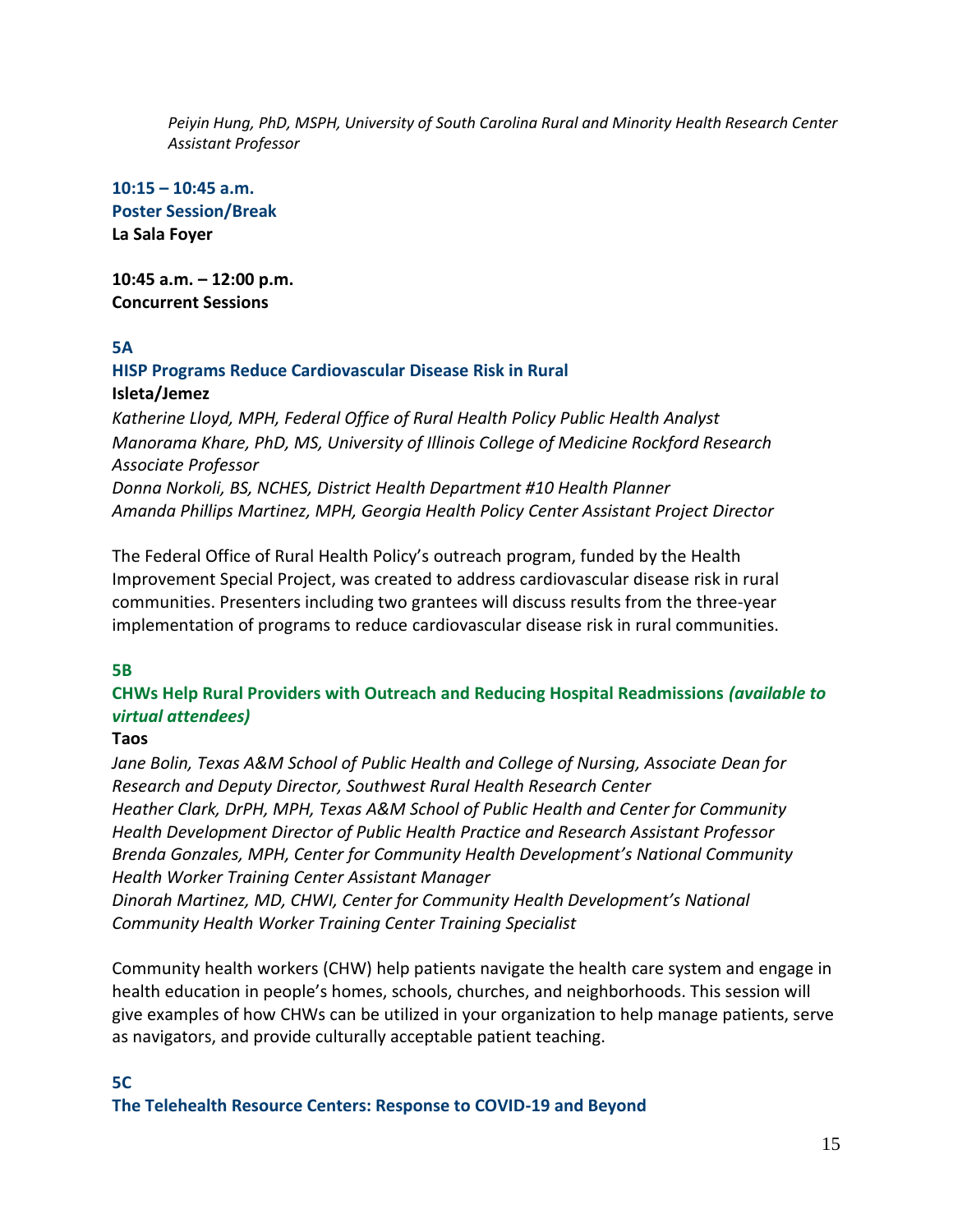#### **Apache**

*Elizabeth Krupinski, PhD, Emory University Department of Radiology & Imaging Services Professor & Vice Chair for Research Matt McCullough, PhD, Utah Education and Telehealth Network Director of Telehealth Services*

The Telehealth resource centers are federally funded, nonpartisan, and unbiased technical assistance providers for health care practitioners, policymakers, and communities that have questions regarding telehealth. Attendees will learn more about these entities and the tools and assistance they offer in the evolving landscape of telehealth.

#### **5D**

#### **Crisis Response Funding: Lessons from Rural Health Funders Santo Domingo**

*Bronwyn Starr, MPH, New York State Health Foundation Senior Program Officer Brian Byrd, MPA, Foundation for Opioid Response Senior Program Officer Sarah Ravenhall, MHA, CHES, New York State Association of County Health Officials Executive Director*

COVID-19 underscored the lack of government infrastructure for crisis response funding. This session will present a rapid response model that enabled the swift distribution of private dollars to rural health departments. While philanthropy cannot replace public funding, rural health organizations should be aware of how to tap into private dollars.

#### **5E**

## **Classroom to Community: Enhancing the Rural Physician Workforce**

#### **Navajo/Nambe**

*David Sandweiss, MD, Spencer Fox Eccles School of Medicine at the University of Utah Clinical Associate Professor of Pediatrics; Director of Rural and American Indian Outreach for the Department of Pediatrics Global, Rural, and Underserved Child Health Program and Director of Tribal, Rural, and Underserved Medical Education Graduate Certificate*

*Stacy Eddings, PhD, University of Utah Spencer Fox Eccles School of Medicine Research Associate and Project Tracking and Evaluation Manager* 

*Jerilyn Price, MSW, Utah Navajo Health System, Inc. Substance Abuse/Social Worker Ernest Begay, DHA, Utah Navajo Health System, Inc. Department of Behavioral Health Services Traditional Counselor*

*Cameron Arkin, BA, Spencer Fox Eccles School of Medicine at the University of Utah Medical Student*

Students participating in a tribal, rural, and underserved medicine pathway and summer rural immersion trip reported increased comprehension of and commitment to rural primary care medicine. This session will present the curriculum, learning outcomes, and competencies. Additional content includes the process of developing reciprocal, mutually beneficial relationships with health care providers.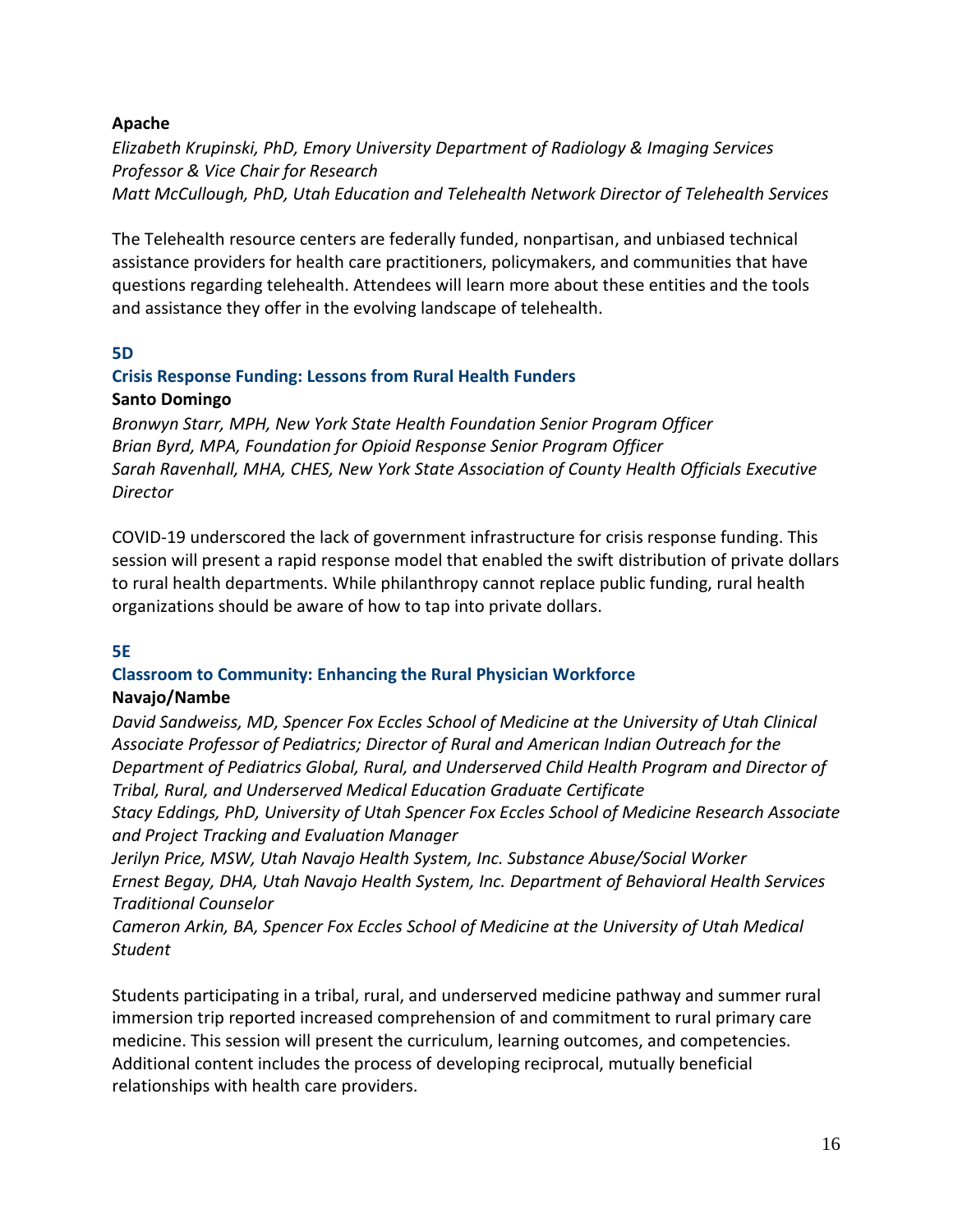#### **5F Looking Back While Moving Forward: RCORP Past, Present, and Future Santa Ana**

*Marcia Colburn, MSW, Federal Office of Rural Health Policy Rural Strategic Initiatives Division Public Health Analyst*

The Rural Communities Opioid Response Program (RCORP) has now become a five-year initiative which has received \$575 million in appropriations since its inception in FY 2018. To date, the more nearly 600 RCORP award recipients across nine unique grant programs and four cooperative agreements have served over 1,500 rural counties. Moreover, active grant recipients in FY 2020 provided medication assisted treatment (MAT) services for substance use to 70,869 rural individuals, and more than two million rural residents received an array of direct prevention, treatment, and recovery services. Throughout 2020 and 2021, many RCORP grantees developed unique approaches to continuing and even increasing service provision throughout the COVID-19 pandemic. This presentation will provide a brief history of RCORP and its growth, highlight some of the innovative, impactful practices that RCORP grantees have utilized to address substance use disorder (SUD) in their communities, and peak behind the curtain to get a glimpse of FORHP plans for the continued evolution of this initiative. Audience members will also have an opportunity to join in the discussion around SUD and behavioral health-related challenges in their rural communities, and strategies to address them.

## **RHIS – APM Track How Federal Policy is Driving Rural Health Care towards New Models of Payment and Delivery** *(available to virtual attendees)* **Picuris/Sandia**

*John Supplitt, MPA, MBA, American Hospital Association Senior Director* 

With one foot on the boat and another on the dock, rural hospitals are caught between volume versus value-based payment alternatives and models of delivery they incent. As public and commercial payers steer providers away from volume-based payment, hospitals will learn to adapt to value-based incentives.

#### **RHIS -- Operations Assessing the Effect of COVID-19 on the Well-Being of North Dakota Hospital Employees Acoma/Zuni**

*Daniel Kelly, DHA, McKenzie County Healthcare Systems, Inc. CEO Shawnda Schroeder, PhD, Center for Rural Health Associate Director of Research and Evaluation*

The Center for Rural Health has partnered with two other entities to complete an assessment on the impact of COVID-19 on the well-being of hospital staff in North Dakota. The findings will assist health care managers and administrative staff to better understand the psychological distress COVID-19 has had on health care employees.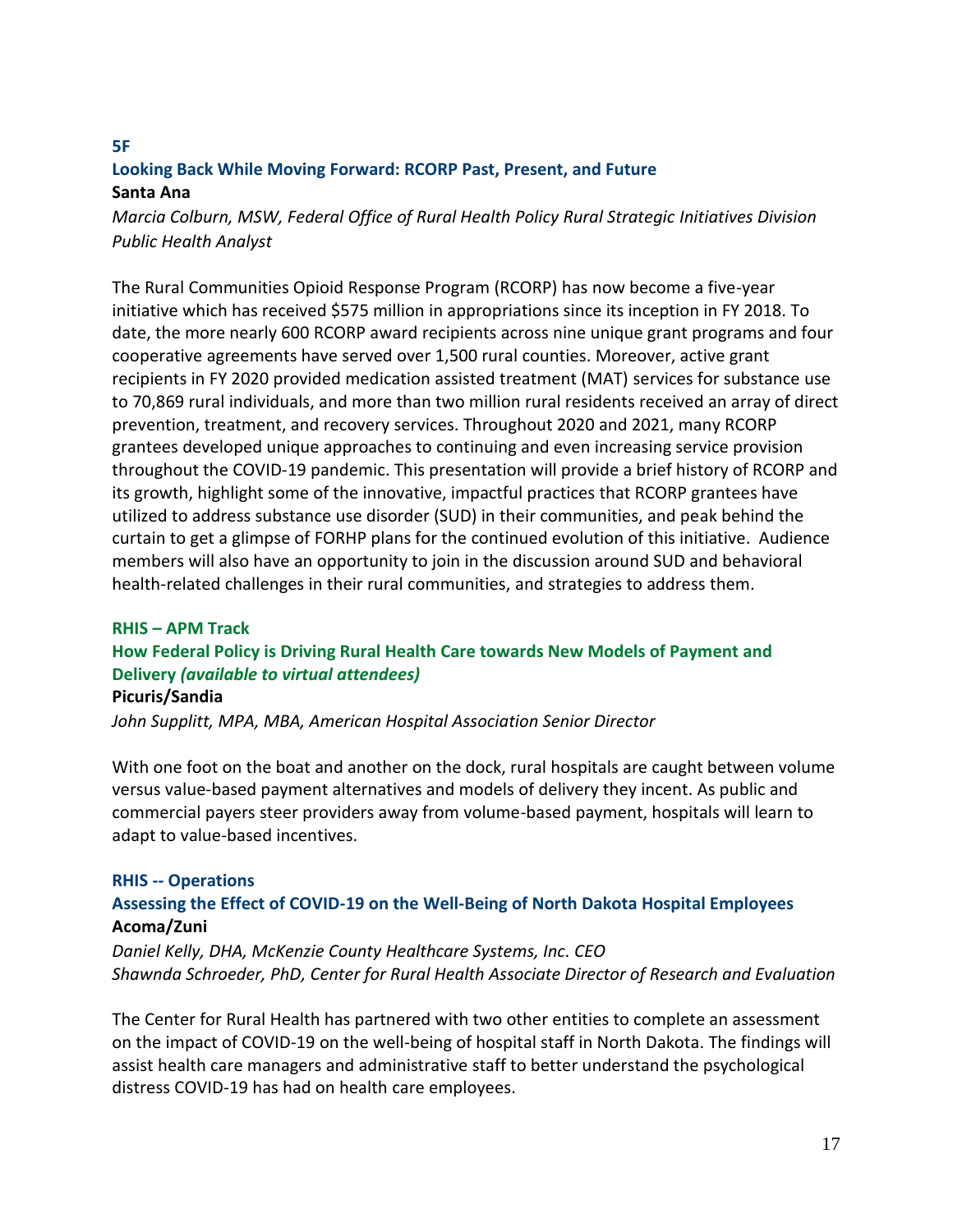#### **5G Contributed Research Papers – Telehealth**

#### **Laguna**

- **Tele-Collaborative Pain Care for Rural Patients with Substance Use Disorder**  *Belle Zaccari, PsyD, VA Portland Health Care System Psychologist*
- **Patterns of Telehealth Use in South Carolina**  *Samantha Renaud, MA, SC Center for Rural and Primary Healthcare Research Program Manager*
- **Telehealth Services During COVID-19: A Rural/Urban Analysis**  *Kate Beatty, PhD, MPH, BS, East Tennessee State University Associate Professor*
- **Telehealth and remote patient monitoring: Did early adoption of telecommunication technologies help rural and urban hospitals avoid revenue decline during COVID-19?** *Claudia Rhoades, Ph.D. Candidate, Oklahoma State University Graduate Research Assistant*

#### **12 – 1:45 p.m.**

## **Rural Health Awards Luncheon** *(available to virtual attendees)* **Ballroom AB**

Join NRHA for a tribute to the 2022 Rural Health Award winners.

#### **1:45 – 2:30 p.m.**

#### **Terry Reilly Lecture** *(available to virtual attendees)*

#### **Ballroom C**

*Karriem Watson, DHS, MS, MPH, National Institutes of Health All of Us Research Program Chief Engagement Officer* 

#### **2:30 – 3:15 p.m.**

#### **Terry Reilly Lecture** *(available to virtual attendees)*

#### **Ballroom C**

*Xochitl Torres Small, United States Department of Agriculture Under Secretary for Rural Development* 

#### **3:15 – 3:30 p.m.**

**Poster Session/Break La Sala Foyer** 

**3:30 – 4:45 p.m. Concurrent Sessions** 

#### **6A**

**TBA Isleta/Jemez**

**6B Leveraging Trusted Messengers**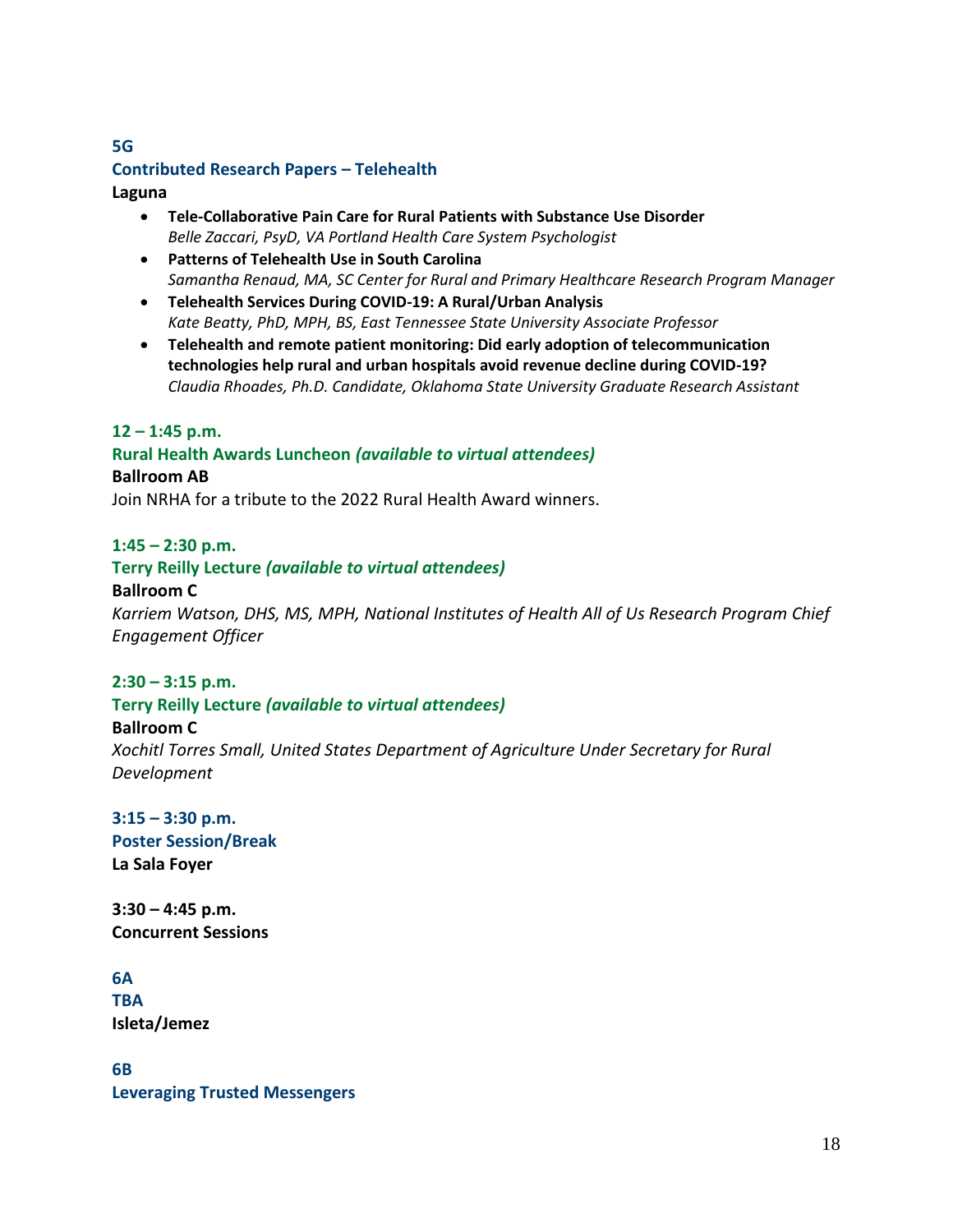#### **Navajo/Nambe**

*Lindsey Nienstedt, MPH, MSW, Federal Office of Rural Health Policy Policy Research Division Public Health Analyst Jason Steele, MPH, Federal Office of Rural Health Policy Hospital State Division Public Health Analyst Sarah Scott, MSPH, Federal Office of Rural Health Policy Policy Research Division Health Insurance Specialist* 

Focus has increasingly shifted to the central, critical role rural health care providers and community organizations play in the effort to combat COVID-19. This session will provide an overview of the Federal Office of Rural Health Policy (FORHP) investment in Rural Health Clinic (RHC) and state level Small Rural Hospital Improvement Program (SHIP) programs created to respond to the COVID-19 pandemic, increase vaccine confidence, and ensure equity in COVID-19 response in rural communities. FORHP staff will share RHC and rural hospital success stories and lessons learned.

#### **6C**

#### **Gun Violence Prevention: A Practical Skills-Based Training**

#### **Apache**

*Mina Tanaka, MD, MPH, Northern Navajo Medical Center Internal Medicine Physician* 

U.S. gun violence rates are rising with gun ownership being significantly higher in rural households. Although gun safety counseling in health care settings is tied to safer gun ownership practices, it is not commonly performed. This session will provide practical information to equip practitioners with skills related to gun violence prevention.

#### **6D**

#### **Forensic Nursing: Closing the Gap on Violence in Rural and Under-Served Areas Santo Domingo**

*Stacey Mitchell, DNP, MBA, MEd, RN, SANE-A, DF-AFN, FAAN, Texas A&M College of Nursing Clinical Professor*

*Heather Clark, DrPH, Texas A&M School of Public Health Research Assistant Professor Stacy Drake, PhD, MPH, RN, AFC-BC, D-ABMDI, FAAN, Texas A&M University College of Nursing Associate Professor*

*Nancy Downing, PhD, RN, SANE-A, SANE-P, FAAN, Texas A&M University College of Nursing Associate Professor* 

The Center of Excellence in Forensic Nursing at Texas A&M University College of Nursing was founded to increase access to evidence-based, trauma-informed health care for patients in rural areas who experience interpersonal violence through education, outreach, and research. In this session, we will discuss injury and violence and the need for access to expert forensic nursing care in rural areas, and describe projects funded by the state of Texas, HRSA, and the Office for Victims of Crime related to expanding rural access to forensic nursing care. We will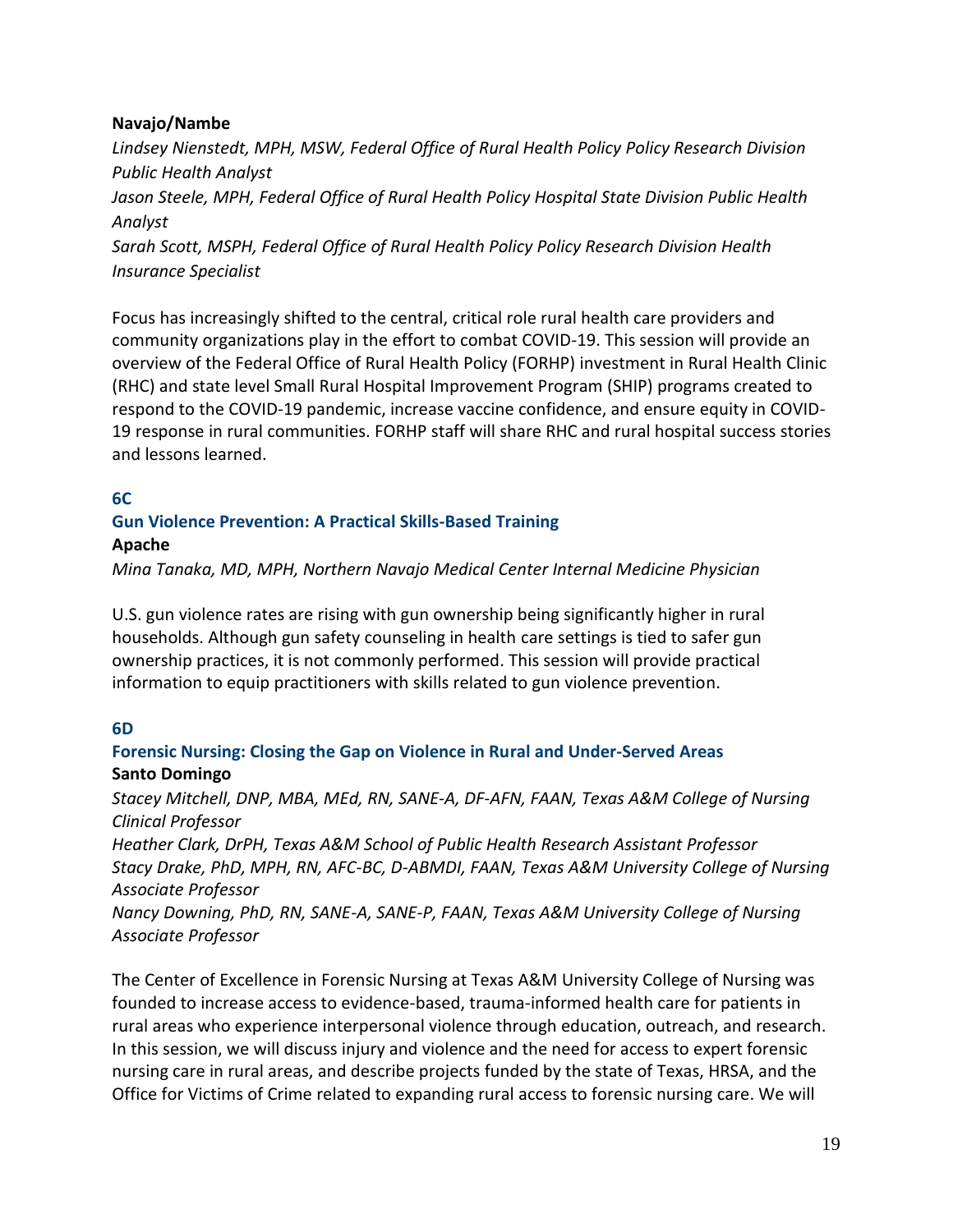describe innovative strategies to provide high-quality, evidence-based sexual assault nurse examiner (SANE) education such as simulated medical forensic examinations, virtual reality education, and use of technology for ongoing education, support, and mentorship to decrease burnout and promote retention. We will describe development of a statewide telehealth SANE program, Texas Teleforensic Remote Assistance Center (Tex-TRAC), to provide real-time expert SANE guidance to nurses in rural hospitals as they conduct medical forensic examinations. ECHO SAFE is modeled after Project ECHO to disseminate information to clinicians in rural and under-served areas. Evaluation data on all programs will be presented and discussed. Participants will be able to appraise strategies that might be transferable to their regions or states to address access to forensic health care in rural and underserved areas.

#### **6E**

#### **Preparing Learners for Rural Interprofessional Collaboration and Practice** *(available to virtual attendees)*

#### **Picuris/Sandia**

*Stephanie Kiser, RPh, UNC Health Sciences at MAHEC Director of Interprofessional Education & Practice*

*Bryan Hodge, DO, UNC Health Sciences at MAHEC Chair of Department of Community and Public Health*

*Sarah Thach, MPH, UNC Gillings School of Global Public Health Assistant Professor and Master of Public Health Program in Asheville Assistant Director*

UNC Health Sciences at MAHEC in Asheville trains medical, pharmacy, dental, and public health learners. Preparing them for rural, interprofessional practice, the program provides interprofessional case seminars, rotations in rural teaching hubs, shared community projects, and co-curricular experiences, and is developing collaborative research training. This session explains the approach and implementation framework.

#### **6F**

#### **An Honest Conversation About Rural Health Policy**

#### **Santa Ana**

*John Gale, MS, University of Southern Maine Rural Health Research Center Senior Research Associate and Director of Policy Engagement* 

The American rural health system is under significant strain with growing rates of hospital and provider closures. This session reviews the history of state and federal efforts to support vulnerable rural providers; summarizes the lessons learned; and uses those lessons to inform current policy efforts to support rural health systems.

#### **RHIS – APM Track**

**Widening Health Disparities Present New Challenges in Aftermath of Pandemic** *(available to virtual attendees)*

#### **Taos**

*Michael Topchik, The Chartis Group Chartis Center for Rural Health National Leader*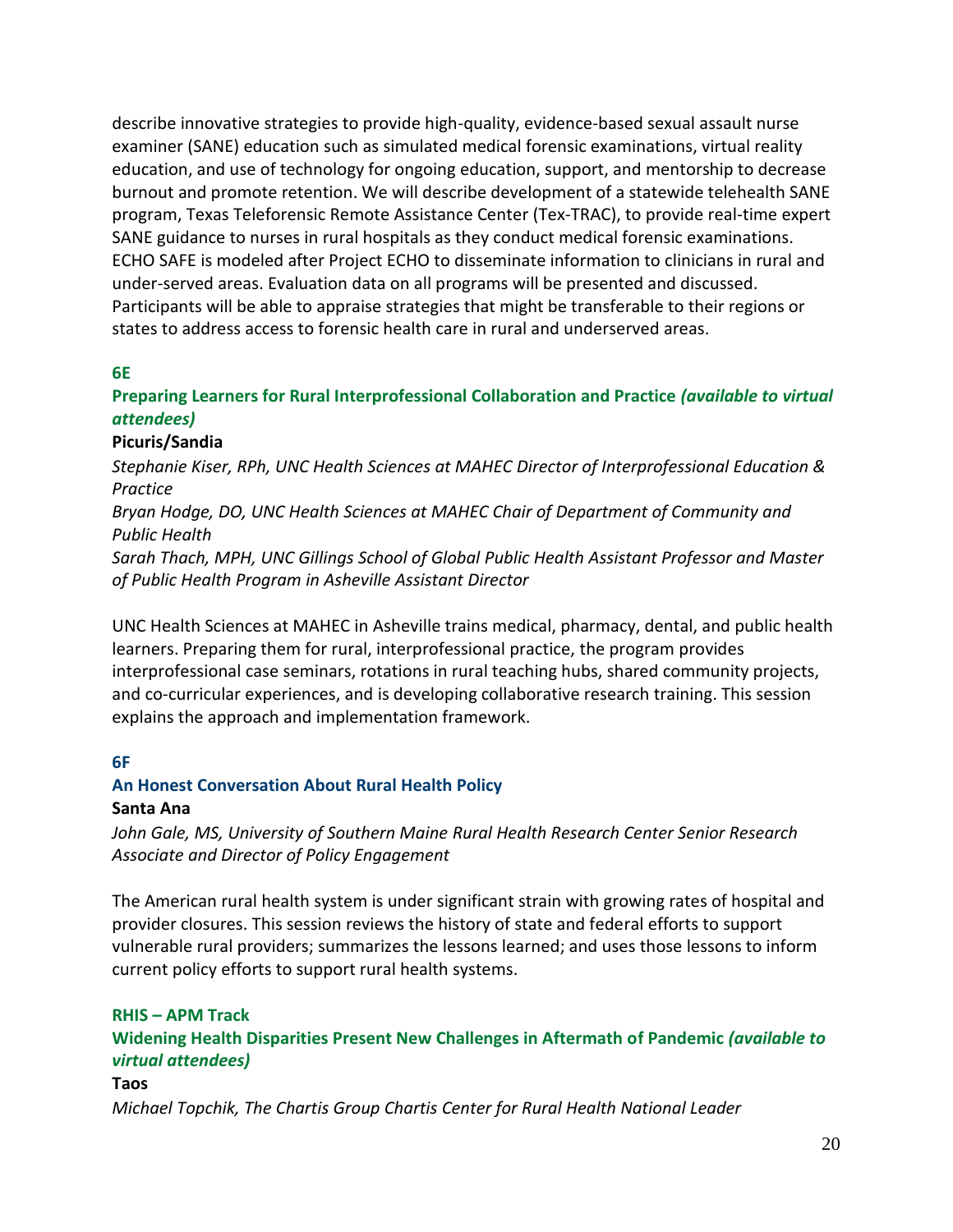The "new normal" for rural hospitals means treating COVID patients is part of everyday operations. An analysis by the Chartis Group suggests that socioeconomic and health disparity gaps between rural and urban may be widening, and in this new normal these indicators take on new importance for the delivery of care in rural communities.

#### **RHIS -- Operations**

#### **How Presbyterian Medical Services Decreased their Exposure to Cyberattacks Cochiti**

*Gisela Bartolome, Presbyterian Medical Services Chief Information Officer Kate Macaleer, Sensato Cybersecurity Solutions Senior Vice President of Operations*

Health care organizations acknowledge the need to safeguard data and patients from cyberattacks. Presbyterian Medical Services took action to put software and procedures in place to reduce their risk and monitor for potential attacks. Hear how Presbyterian Medical Services developed a cybersecurity strategy to protect their network and patients with limited resources.

#### **6G**

#### **Contributed Research Papers – Clinical**

**Laguna**

- **Disparities in Diabetes Mortality in Rural United States** *Sagar Dugani, MD, PhD, MPH, Mayo Clinic Rochester Physician-Researcher*
- **Colorectal Screening Performance in Primary Care Practices** *Tyrone Borders, PhD, University of Kentucky College of Nursing Professor*
- **Cancer Prevention Activities in RHCs: Impacts of COVID-19** *Whitney Zahnd, PhD, University of Iowa Assistant Professor*
- **Rural-Urban Treatment Patterns for Opioid Use Disorder** *Holly Andrilla, MS, WWAMI Rural Health Research Center Senior Research Scientist*

#### **Friday, May 13, 2022**

**8 – 9:30 a.m. Washington Update** *(available to virtual attendees)* **Ballroom AB** *Carrie Cochran-McClain, NRHA Chief Policy Officer* 

Join rural health's top federal lobbyist for an insider's update about what's going on in Washington and what to expect in the next year.

**9:30 – 9:45 a.m. Break**

**9:45-11:00 a.m. Concurrent Sessions**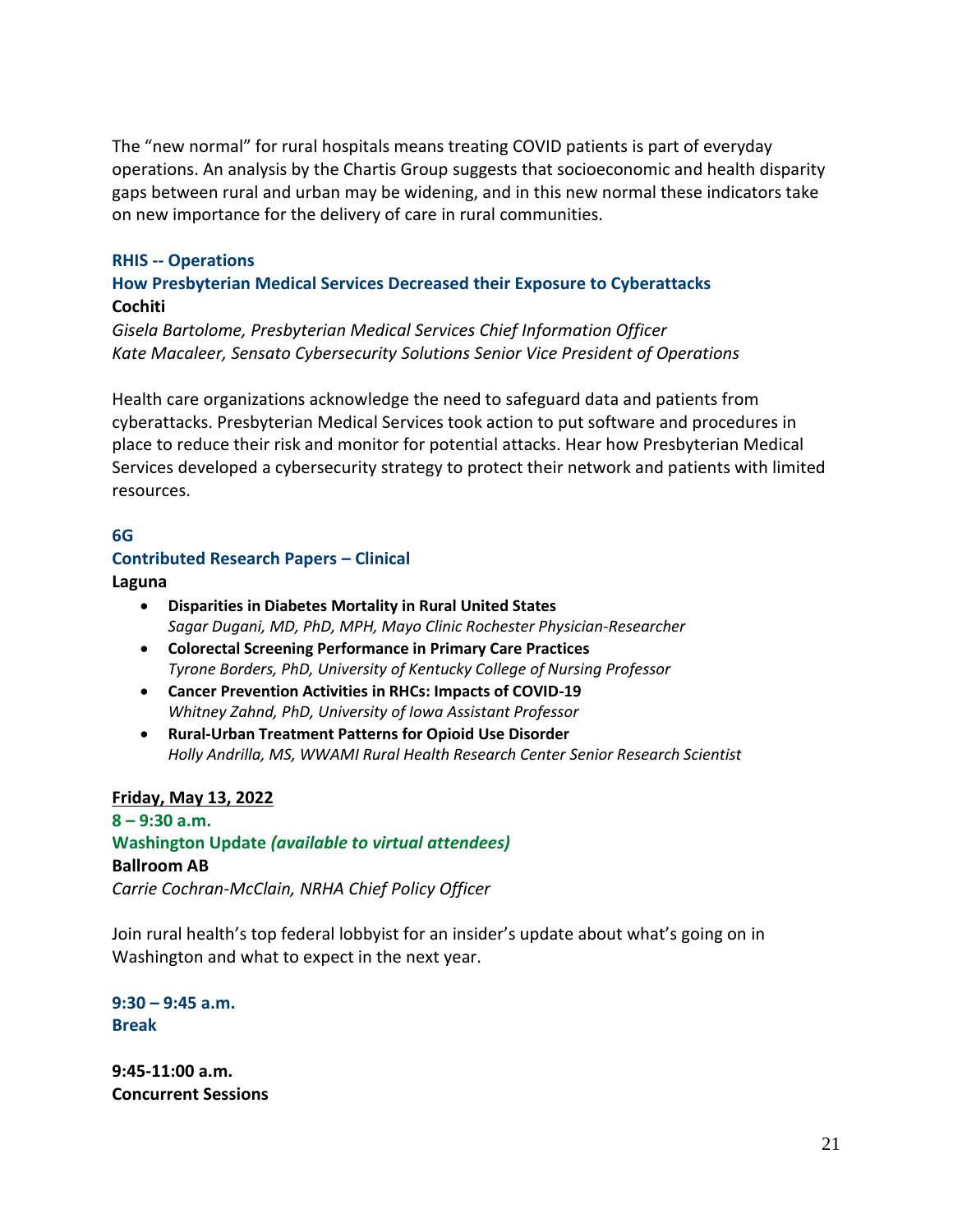#### **7A Rural Maternal Health Networks: Initial Implementation Findings Isleta/Jemez**

*Ellie Coombs, MPP, Mission Analytics Group, Inc. Managing Associate* 

This presentation will preview evaluation findings from the first implementation year of HRSA's Rural Maternity and Obstetrics Management Strategies (RMOMS) program. It will highlight each of the three awardees' unique network structures and approaches to improving maternal care in rural areas as well as lessons learned and results from patient-level data reporting.

#### **7B**

**Navajo/Nambe**

Summary TBA

#### **7C**

#### **Addressing Behavioral Health Needs Through Community Care Coordination Apache**

*Kaarin Lund, National Rural Health Resource Center Community Program Specialist Suzanne Snyder, Federal Office of Rural Health Policy Public Health Analyst/DRCHSD Program Program Coordinator Gina Matlock, Henry County Medical Center Community Champion Tory Daughrity, Henry County Medical Center Director of Marketing and Public Relations*

With support from the Delta Region Community Health Systems Development Program, discover how Henry County Medical Center utilized community health needs assessment results and health outcome data to meet the behavioral health needs of their community, including step-wise approach to collaborate with community partners, measure knowledge, and create

#### **7D**

change.

#### **Dentist Retention through the Safety Net Certificate Program** *(available to virtual attendees)* **Picuris/Sandia**

*Amy Martin, Medical University of South Carolina Professor and Chair Amah Riley, Medical University of South Carolina Program Manager*

Medical University of South Carolina convened the Safety Net Summer Institute for 10 rural dentists. Learners accessed online curriculum and participated in four in-person learning retreats at a rural hospital. They developed personalized improvement plans based on course content that included team leadership, advocacy, practice management, and empathetic communication.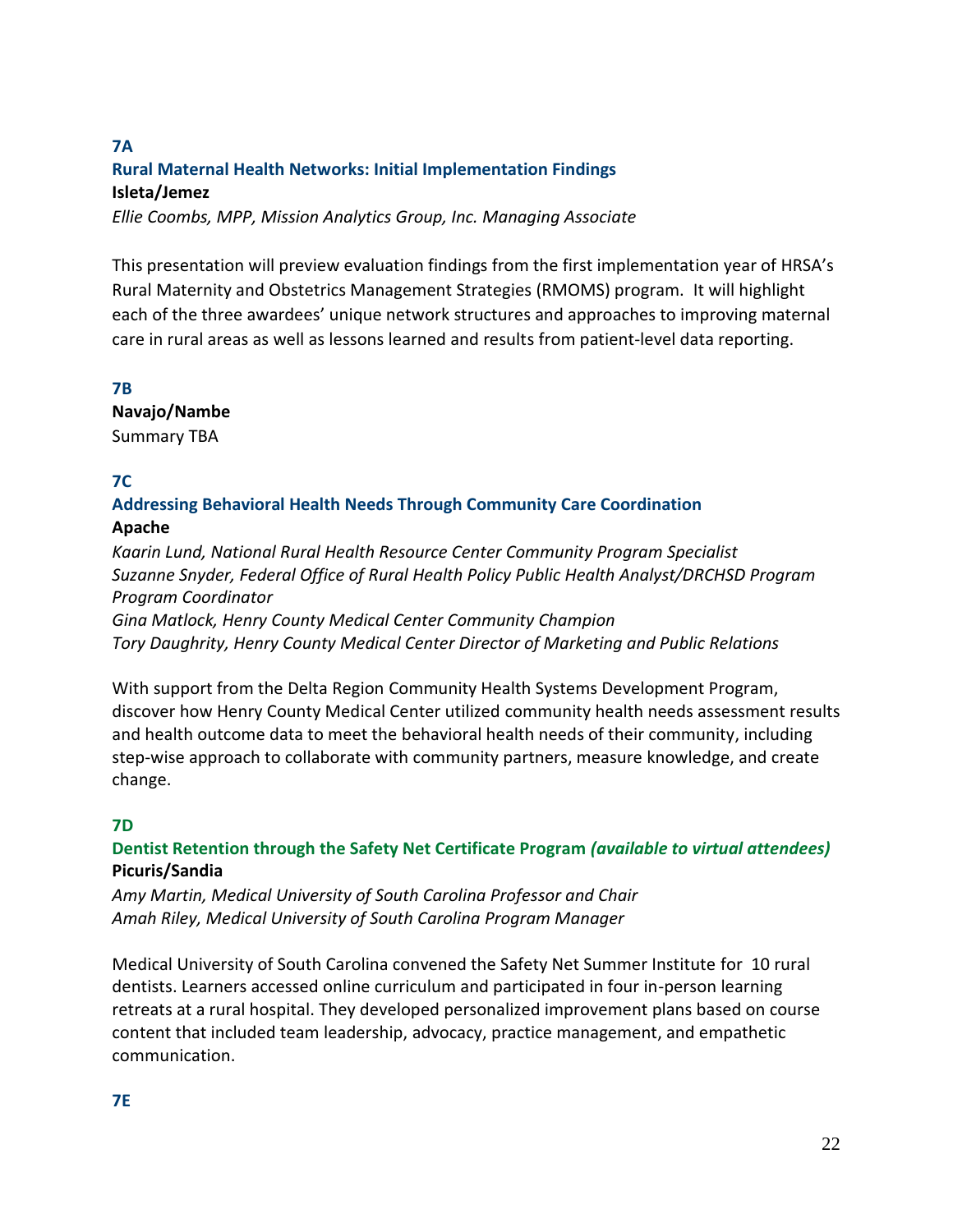#### **BS/MD Program, The Sequel - We Have Doctors!**

#### **Santa Ana**

*Jennifer Plymale, MA, Marshall University Director of the Center for Rural Health and Associate Dean of Admissions*

*Abbie Short, Marshall University Medical Student Class of 2023 BS/MD Program Member Brandon Henderson, Marshall University Medical Student Class of 2023 BS/MD Program Member*

Marshall University began its BS/MD program with high hopes and a unique model of "growing our own" physicians in a rural state by offering talented high school seniors acceleration and tuition waivers to medical school. After seven years, the program has an excellent retention rate and a crop of newly minted MDs.

#### **7F**

#### **We Need to Talk About MAT**

#### **Santo Domingo**

*Sabrina Frost, MPH, Federal Office of Rural Health Policy Rural Strategic Initiatives Division Public Health Analyst Lindsey Nienstedt, MPH, MSW, Federal Office of Rural Health Policy Policy Research Division Public Health Analyst* 

Since 2019, Rural Communities Opioid Response Program Medication Assisted Treatment (RCORP-MAT) Expansion grantees have exceeded yearly benchmarks, increased the number of MAT providers, and increased the number of MAT patients served. Rural Health Clinics (RHCs) have been an integral part of the RCORP-MAT program; and they have served as an example of the successful integration of MAT with traditional RHC services. This session will address specific RHC MAT policy concerns and provide examples of practical solutions to the unique challenges faced by MAT programs in rural service areas.

## **RHIS – APM Track Improving Rural Health and Economic Vitality Through Innovation Cochiti**

*Vijay Chauhan, BioSTL Global STL Lead*

The Center for Rural Health Innovation strengthens the health and economic vitality of rural communities through rural-centric innovation. With four focus areas (access and affordability, workforce, affordable high-speed internet, and rural-specific SDoH) and "rural first" approach, the center sources innovative solutions to solve rural challenges and converts that innovation into value.

**RHIS -- Operations What is Keeping Hospital CEOs Up at Night?** *(available to virtual attendees)* **Taos**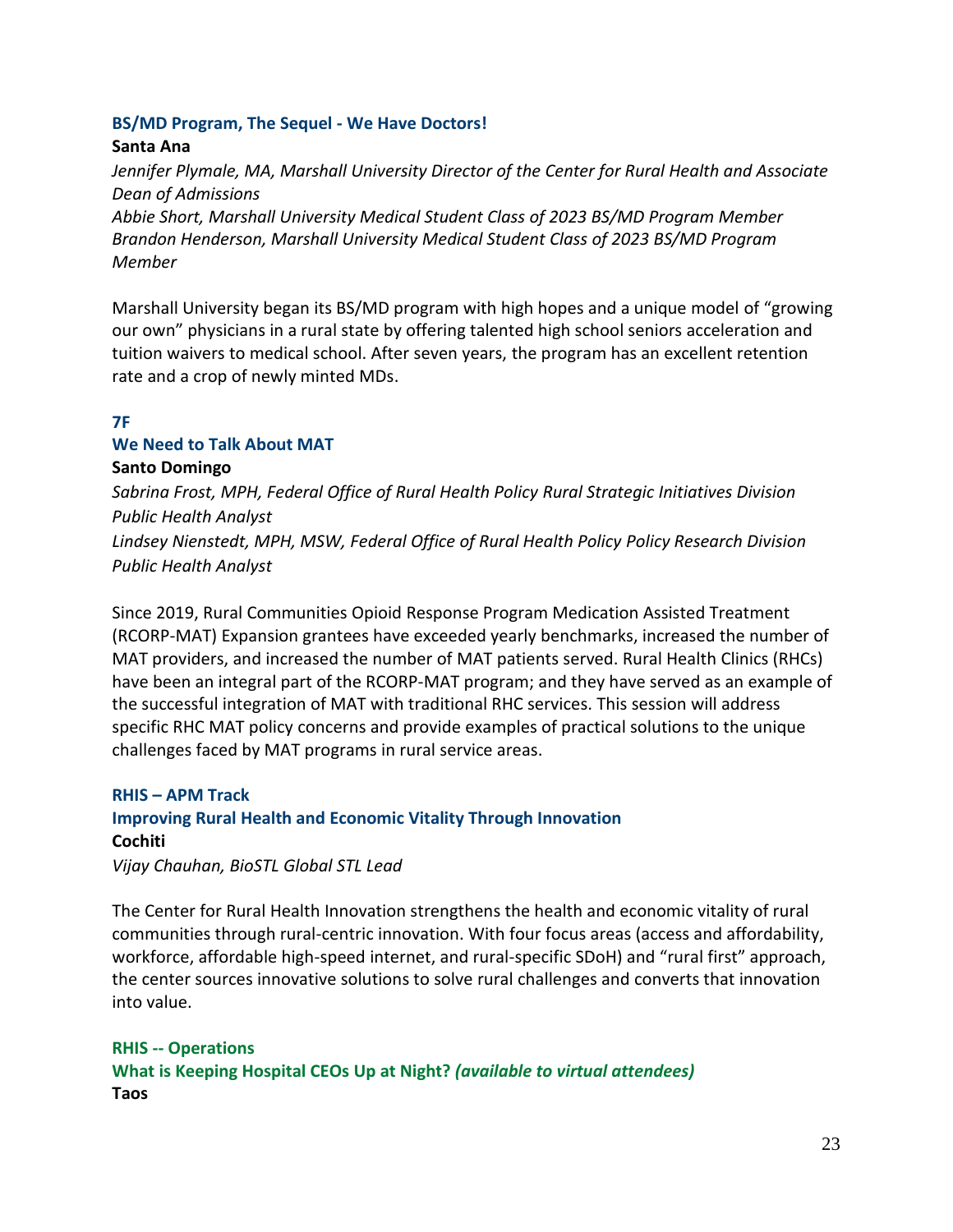*Melissa Lackey, MSN, RN, CPPS, Texas A&M Rural and Community Health Institute Project Specialist Nancy W Dickey, MD, FAAFP, Texas A&M Rural and Community Health Institute Executive Director Adam Willmann, Goodall-Witcher Hospital CEO and President* 

Project ECHO is an innovative way to improve rural health care. The ECHO model has been used for a variety of topics, and this program focuses on what's keeping hospital CEOs up at night. Learn how to connect C-suite to specialists and their peers to educate and support each other.

#### **7G**

## **Contributed Research Papers – Population Health**

**Laguna**

- **Rural Healthy People 2030: New Decade, New Challenges**  *Timothy Callaghan, PhD, Texas A&M University Assistant Professor*
- **Pandemic Reversed 20 Years of Rural Mortality Improvement**  *Janice Probst, Rural & Minority Health Research Center at the University of South Carolina Director Emerita*
- **Oral Health Needs of Rural Populations: Rapid Review**  *Anchee Nitschke Durben, BS, St. Catherine University Student; Juliette Kline, St. Catherine University Student; Stephanie de Sam Lazaro, OTD, OTR/L, St. Catherine University Associate Professor and Director of Graduate Occupational Therapy*
- **Healthcare Conversion Foundation Investments in Communities by Rurality**  *Casey Balio, PhD, Center for Rural Health Research at East Tennessee University Research Assistant Professor; Michael Meit, MA, MPH, East Tennessee State University Center for Rural Health Research Director of Research and Programs; Nicole Galler, MPH, East Tennessee State University DrPH Student and Graduate Assistant*

**11:00 a.m. End of Annual Conference**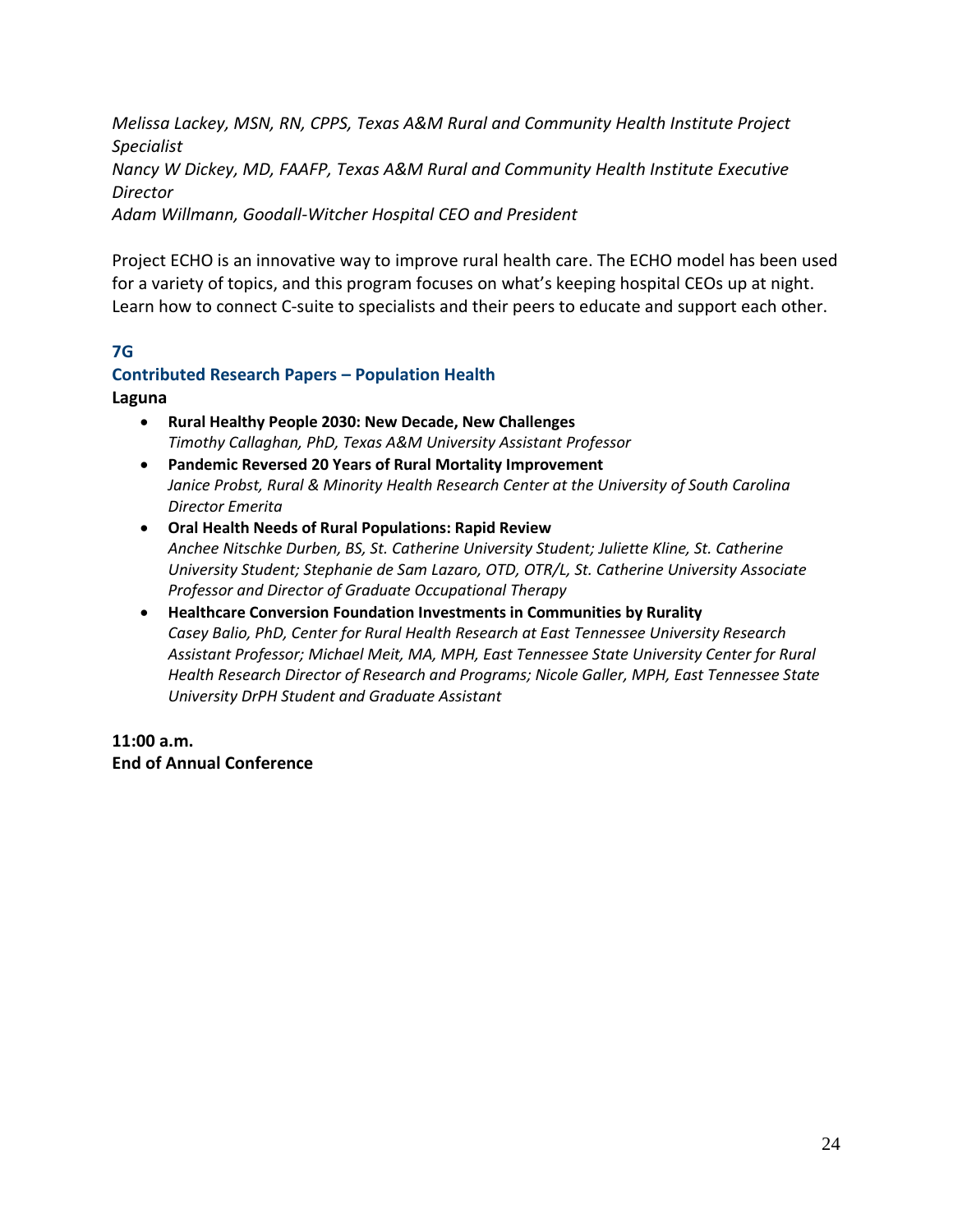#### **2022 NRHA's Annual Rural Health Conference – Poster Presentations**

- Linking Rural Leaders: A Distance-Based Curriculum Sara Hanafi, MPH; Trudy Larson, MD; Gerold Dermid, MBA; Kelly Morning, MPH
- Chronic disease disparities at the intersection of race and rurality Gabriel Benavidez, MPH, PhD candidate; Jan M. Eberth, PhD
- Arizona Critical Access Hospitals Antimicrobial Stewardship Needs Assessment Eric Taylor, B.S.; Shienna Braga, B.S.; Shean Benares; Elizabeth Hall-Lipsy, JD, MPH; Mandana Naderi, PharmD, BCIDP
- Helping Kids PROSPER in Utah Stacey MacArthur, PhD,; Paige Wray, MS; Christine Jensen, MS; Tim Keady; Mary Sorenson; Lendel Narine, PhD
- Perinatal Depression & Social Support During the COVID-19 Pandemic Gracie Minks, MPHc; Tishra Beeson, DrPH, MPH; Amy M. Claridge, Ph.D., LMFT; Amie Wojtyna, PhD, MSBS, MPH
- Self-Efficacy Among Washington Agricultural Workers During a COVID-19 Surge Hannah Lascano, MPHc; Casey Mace Firebaugh, PhD; Tishra Beeson, PhD, MPH; Amie Wojtyna, PhD, MS, MPH
- Latinx Residents' Experiences Related to COVID-19 Risk & Prevention Vanessa Velazquez, MPHc; Tishra Beeson, DrPH, MPH; Ryan Arboleda, MPHc; Casey Mace Firebaugh, PhD, MPH; Amie Wojtyna, PhD, MPH
- Assessing Professional Needs of Clinical Preceptors Stacy Eddings, PhD; Stephanie Lyden, MD; Taylor Dean, MS; Steven Godin, Ph.D., MPH
- Education Improving Sepsis Outcomes Langley Regester, DO, PGY-2; CI: Jenna Sizemore, MD
- Maternal Health Disparities in Rural Arizona Clarke E. Baer, MHA; Glenda M. Ramirez, MPH; Martín F. Celaya, MPH
- Geospatial Analyses of Hypertension Prevalence in Mississippi Delta W. Brad Jones, PhD; Robin Boyles, BA
- Understanding Rural VA Primary Care Provider Professional Development Needs Karla L. Miller, MD; Jennifer Hale-Gallardo, PhD
- A Changing Healthcare Landscape: Mobile Health Units in South Carolina Lee Augenblick, BS; Andrea Mitchell, MPH; Samantha Renaud, MA, PMP; Megan Weis DrPH, MPH
- Telehealth Beyond Telestroke Dan Bommarito; Meena Mallipeddi
- Social Work Training for Rural Health Workforce Development Michelle Levy, AM; Jason Matejkowski, PhD, MSW
- The Role of Telemedicine in Rural Specialty Care Faith Hampton, BA; Alyssa Hobson, BS; Jeremy Larson, BA; Rajesh Pareta, BS, PhD; Dorothy Hughes, PhD
- Literature review of community paramedicine in rural US Chelsea Higgins, MD; John Roll, MD; Mitchell McAuslan
- Gauging Local Interest in Telemedicine Visits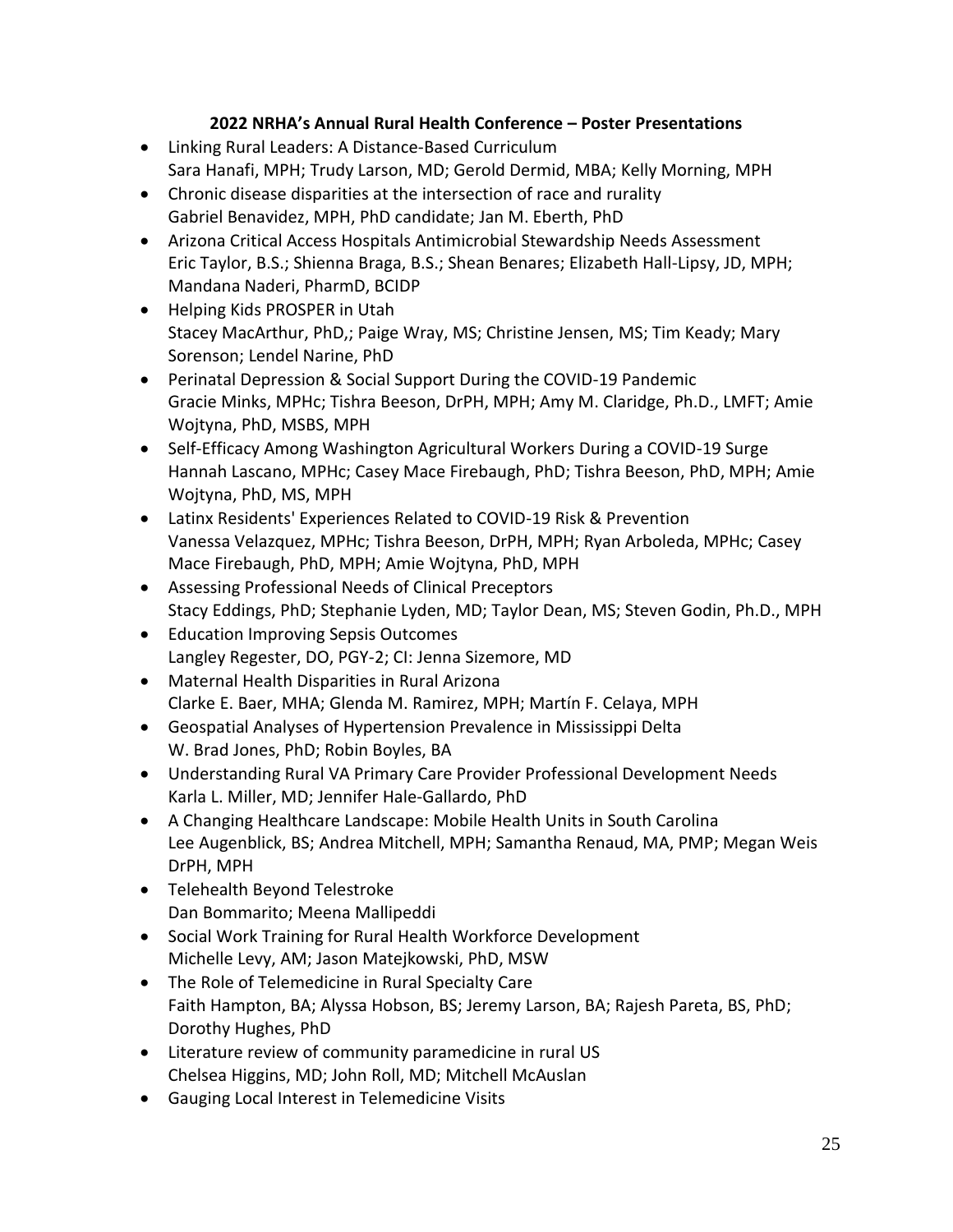Lara Brooks, MS; Brian Whitacre, PhD; Traber Smithson; Mark Woodring, DrPH

- Appalachian Resilience During COVID--Implications for Medical Education Dawn Graham, PhD; Ilana R Azulay Chertok, PhD, MSN, RN, IBCLC; Kavya Yellamraju, OMSIII
- Understanding Barriers to Care for Minorities in Athens County Sharon Casapulla, EdD, MPH; Kasey Roush, OMS-II
- Rural Kansas Primary Care Provider Acceptance of Telemedicine Jeremy Larson, BA; Matthew Kranick, BS; Dorothy Hughes, PhD, MHSA
- Cervical Cancer Screening Outcomes Among Underserved Women Samson Olowolaju, MPH; Morgan Kassabian, MBA; Marvellous A. Akinlotan, BDS, MPH, PhD; Anna Lichorad, MD; Robert Pope, MD; Brandon Williamson, MD; Scott Horel, MAG; Jane N. Bolin, BSN, JD, PhD
- Sociodemographic Characteristics and Mammogram Outcomes Among Underserved Women

Morgan Kassabian, MBA; Samson Olowolaju, MPH; Marvellous Akinlotan, BDS, MPH, PhD; Anna Lichorad, MD; Robert Pope, MD; Brandon Williamson, MD; Scott Horel, MAG; Jane N. Bolin, BSN, JD, PhD

- Self-management for people with epilepsy: The SMART program Martha Sajatovica, MD; Gena R. Ghearing; Farren Briggs; Michael Priviterad; Maegan Tyrrell; Julie Rentsch; Kristin Cassidy; Carol Blixene
- Interpretation Services in Critical Access Hospitals Madeleine Pick, MPH; Shehrose Charania, BS; Megan Lahr, MPH
- Health Care Perceptions and Experiences of Black Adults in Appalachia Nneka Nwosisi, MD/MPH Candidate
- Reduction of Visceral Adiposity for Cardiovascular Disease Prevention Jessica Barnes, PhD
- Improving Medical Education About Rural Older Adults Emily Onello, MD; James G. Boulger PhD; Sandra Stover, MN; Patrick Bright, MA; Madison Suess; Wayne Warry, PhD
- NC-STeP Improving Access to Evidence-Based Care Ryan Baker, MHA; Sy Atezaz Saeed, MD, MS, FACPsych; Muppavarapu K, MD, MPH; Jones K, PhD
- Community Approach to Address Rural Breast Cancer Needs Katherine Ketcham, BS; Heidi Sherratt Bogartt; Mike Dawson; Lana Athey; Mike Deutchman, MD
- Ending Inequities in Care through Paramedicine and Telehealth Michelle Hager; Glenn Leland, MA
- Type 2 Diabetes prevalence and monitoring by urbanization Lindsey R. Hammerslag, PhD; Katherine Youngen, MPH; Jeffery Talbert, PhD; Tyrone Borders, PhD
- Race/ethnicity, urbanization, and unintentional injury death Lindsey R. Hammerslag, PhD; Jeffery Talbert, PhD; Tyrone Borders, PhD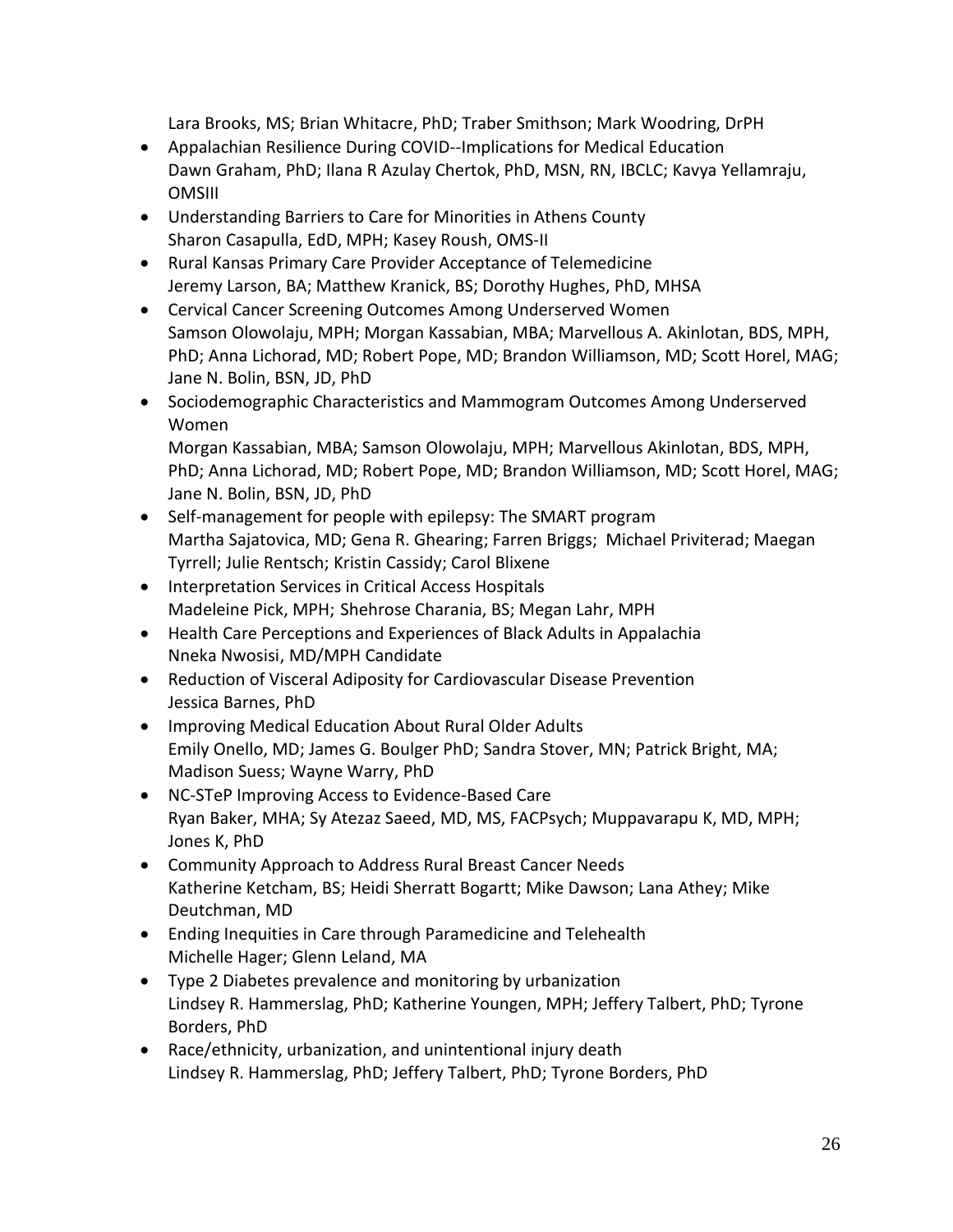- Domestic Violence, Dating Violence, Sexual Assault, and Stalking Prevention in Texas Region 10 Communities Thenral Mangadu, MD, MPH, PhD; Vivian Daher, BS, CHES; Yok-Fong Paat, PhD; Jacqueline Rivera Alva; Alicia Rascon
- Rural Maternal Health Networks: Initial Implementation Findings Ellie Coombs, MPP
- Pediatrician and Geriatrician placement score development and mapping Qian Huang, MA, MPA
- Rural-Urban Differences in Access to Mental Health Care Facilities in the United States Peiyin Hung, PhD; Perryman C, Ranganathan R, Hung P, Toussaint E, Crouch E, Probst JC, Eberth JM
- Farmers' Mental Well-Being in Georgia: Pilot Study Anne Montgomery, PhD; Stephanie Basey, MSHS; Joy Joseph, MPH; Ben West, MBA; Dahlia Al-Haleem, MPH; Scoggins, MPH; Lily Baucom
- Inpatient Continuous Glucose Monitoring in a Rural Hospital Jessica Thayer, MD; Michelle Wiltison, RN; Margaret Kaiser, MD; Jenna Sizemore, MD
- Rural-Urban and Racial Disparities in STIs in South Carolina Theodoros V. Giannouchos, PhD, MS; Melinda A. Merrell, PhD, MPH; Elizabeth Crouch, PhD
- Telehealth availability and utilization patterns in South Carolina Andrea Mitchell, MPH; Samantha Renaud, MA; Kevin Bennett, PhD; Michele Stanek, **MHS**
- Rural practice risk for Obstetric-Gynecologists, network analysis Songyuan Deng, PhD; ; Kevin Bennett, PhD
- Rural-urban disparities in benefits of precision oncology. Eric C. Anderson, PhD; Jessica DiBiase, MPH; Emily Edelman, MS; Lee Lucas, PhD; Erika Ziller, PhD; Elizabeth Jacobs, MD, MAPP
- COVID-19 vaccine hesitancy in a rural primary care setting Richard R. Terry, DO, MBA; Aeman Asrar, MD; Samantha Lavertue
- Comparing Urban and Rural COVID-19 Beliefs Sienna Ruiz, BA; Uzoma C. Okere, MD, MPH; Michelle Eggers, MA;Catina O'Leary, PhD; Ashley J. Housten, OTD, MSci
- Repeat water lead testing simulation: Current protocols inadequate Samuel Dorevitch; Sarah Geiger; Walton Kelly; David Jacobs; Hakan Demirtas
- Cardiovascular Disease Prevention/Management: A Proactive Community-Centric Approach

Chip Pursell, RN, BSN, MPH; Jessica W. Barnes; Sushma Dugyala; Brandy Griffin; Irion Pursell, Jr

- Strategies to Improve Healthcare Access in Underserved Communities Joshua Nealy, MD; Farheen Aziz Greye; Tiffany Ostovar-Kermani ; Saideh Farahmandnia; Mimi Oo; Kristy Cromblin; Wedlin Sainval; Caleb Atkins
- Early Clinical Experience Change Medical Students' Knowledge/Attitude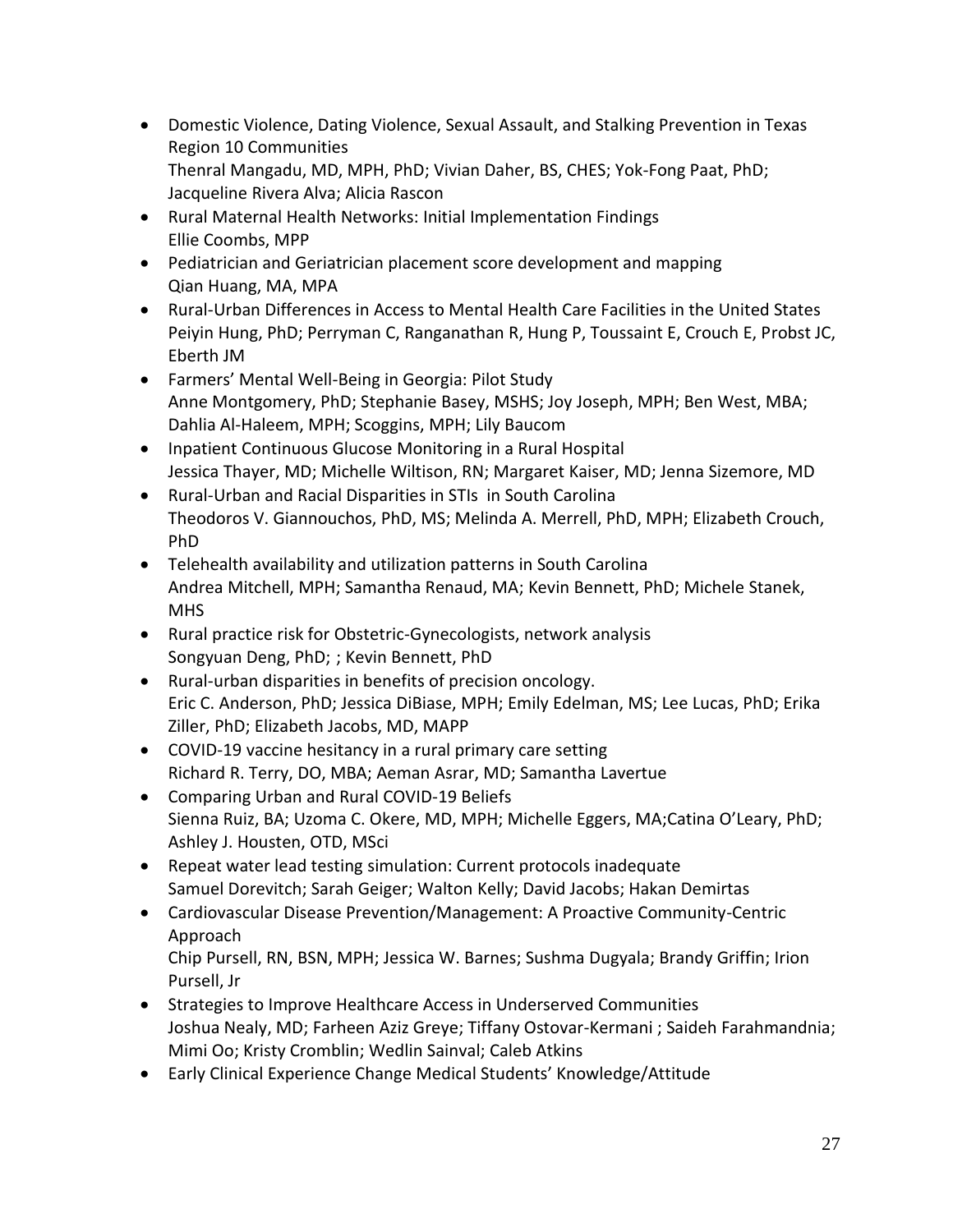Hong Chartrand, DrPH; Joseph Novinger, DO; Saroj Misra, DO; Patrica Sexton, DHEd; Abby Oberman, BS

- Increased PM2.5 Levels Associated with Increased Incidence of COVID-19 Mace Firebaugh, PhD, MPH; Tishra Beeson, DrPH, MPH; Amie Wojtyna, PhD, MSBS, MPH; Ryan Arboleda
- An Enhanced Method for Identifying Hospital Obstetric Status Julia D. Interrante, MPH; Caitlin Carroll, PhD; Sara C. Handley, MD, MSCE; Katy B. Kozhimannil, PhD, MPA
- Learning household-level social vulnerability in rural America Xue Wu; Jiaqi Gong, PhD
- Vaccination Education for CHWs in Rural Communities Elizabeth Hall-Lipsy, JD, MPH; Adrian Acuña; Daniel Tellez; Danielle Chellman; Jose Bustamante
- Inpatient Treatment Costs Associated with Substance Use Disorders Craig Holden, PhD, MPH; Curt Mueller, PhD; Shena Popat, MHA; Casey Balio, PhD
- Using Measures of Rurality to Assess the Rural-Urban Dichotomization Kristin E. Schrader, MA; Grace Huang, PhD; Deaton Maynard, MPA; Robin Vanderpool, DrPH
- The Economic Effects of Rural Hospital Closures Tyler L. Malone, MS; Arrianna Marie Planey, PhD; Laura Bozovich; Kristie W. Thompson, MA; G. Mark Holmes, PhD
- Addressing Cardiovascular Health Disparities in the Arkansas Delta Jessica W. Barnes, PhD; Gerald C. Dembrowski; Sushma Dugyala; Irion Pursell, Jr
- Human Services Programs in Rural Contexts James Murdoch, PhD; Anna Sanderson, MA; Corianne Payton Scally, PhD; Heather Hahn, PhD; Aleta Myer, PhD
- Do Block Grant Resources Equitably Reach Rural Communities? Casey Balio, PhD; Michael Meit, MA, MPH
- Rural and Urban Nurses' Pain Management Techniques and Perceptions of Pain Management
	- Kristin Schuller, Ph.D., MHA; Tonia Dunson-Dillard, BA, CHES
- Minimum criteria for safe provision of obstetric care in rural hospitals Bridget Basile Ibrahim, PhD, MA, RN, FNP-BC
- Connecting with Rural Community Leaders to Drive Action Sara Hanafi, MPH; Anna Dobbins, BS; Gerold Dermid, MBA; Trudy Larson MD; Joseph Iser, MD
- HPERC Community Apgar: Engaging the Community in Rural Health Professions Education
	- David Schmitz, MD; Cindra Stahl; Stacy Kusler
- Rural Hospitals' Indicate Positive Response in Some Areas to Focused Program and Technical Assistance for Rural Hospitals Facing Financial or Organizational Threats Jane Bolin, PhD, JD, BSN
- Support for Critical Access Hospital Staff during COVID-19